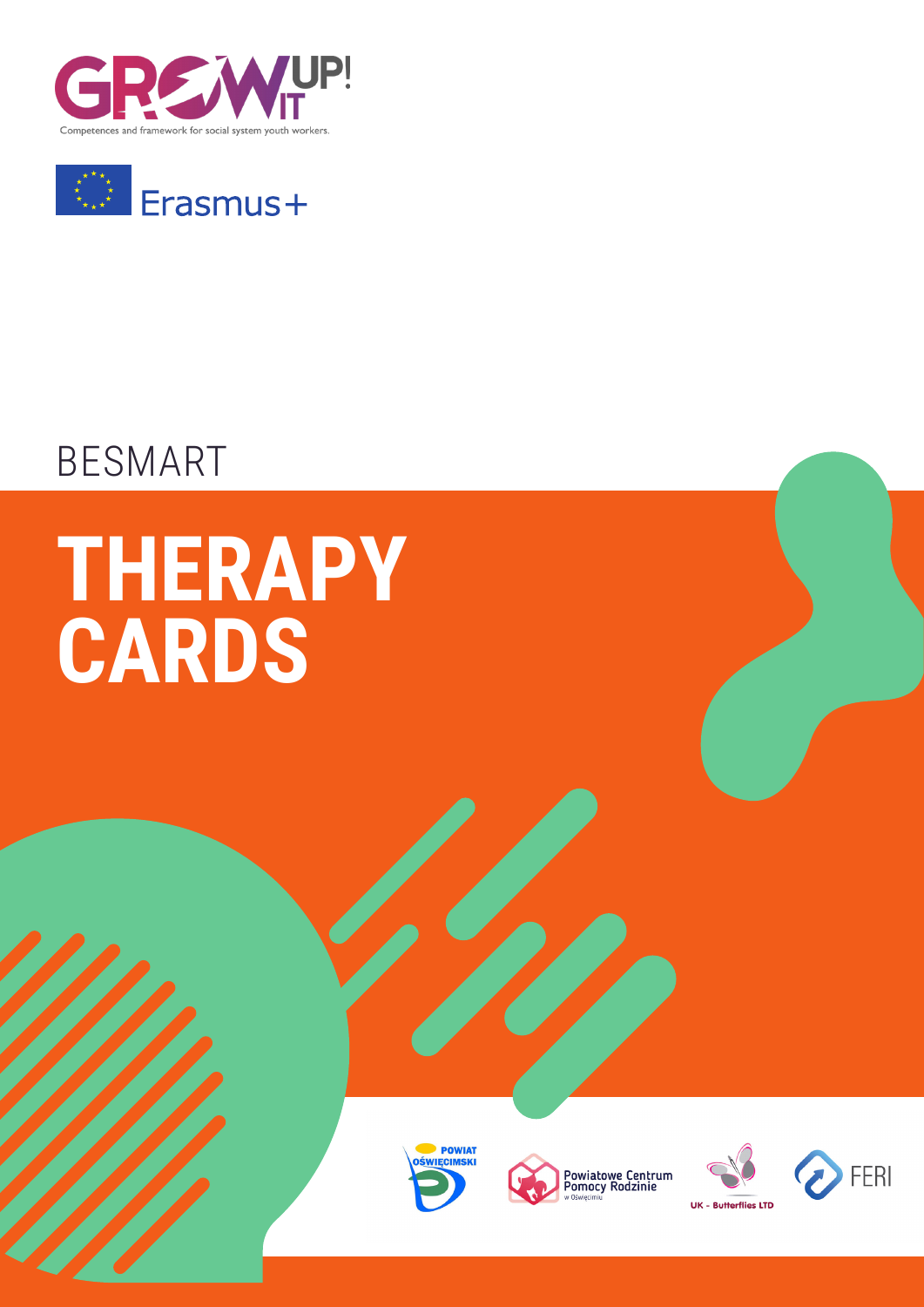

| What are my strengths? | What do you find difficult? |
|------------------------|-----------------------------|
|                        |                             |
|                        |                             |
|                        |                             |

#### I can

|           |                 |                          |           |                          |           |           |           |            |           |           |           |            |            |           |           | $\bullet$  | $\bullet$ |
|-----------|-----------------|--------------------------|-----------|--------------------------|-----------|-----------|-----------|------------|-----------|-----------|-----------|------------|------------|-----------|-----------|------------|-----------|
|           |                 |                          |           |                          |           |           |           |            |           |           |           |            |            |           |           |            |           |
|           | I struggle with |                          |           |                          |           |           |           |            |           |           |           |            |            |           | $\bullet$ | $\bullet$  | $\bullet$ |
|           |                 |                          |           |                          |           |           |           |            |           |           |           |            |            |           | $\bullet$ | $\bullet$  |           |
|           |                 |                          |           |                          |           |           |           |            |           |           |           |            |            |           | $\bullet$ |            | $\bullet$ |
|           | I will work on  | $\overline{\phantom{a}}$ | $\bullet$ | $\bullet$                | $\bullet$ | $\bullet$ | $\bullet$ | $\bullet$  | $\bullet$ | $\bullet$ | $\bullet$ | $\bullet$  | $\bullet$  | $\bullet$ | $\bullet$ | $\bullet$  | $\bullet$ |
|           | $\bullet$       | $\bullet$                | $\bullet$ | $\bullet$                | $\bullet$ | $\bullet$ | $\bullet$ | $\bullet$  | $\bullet$ | $\bullet$ | $\bullet$ | $\bullet$  | $\bullet$  | $\bullet$ | $\bullet$ | $\bullet$  |           |
|           | $\bullet$       | $\bullet$                | $\bullet$ | $\bullet$                | $\bullet$ | $\bullet$ | $\bullet$ | $\bullet$  | $\bullet$ | $\bullet$ | $\bullet$ | $\bullet$  | $\bullet$  | $\bullet$ | $\bullet$ | $\bullet$  | $\bullet$ |
|           | $\bullet$       | $\bullet$                | $\bullet$ | $\bullet$                | $\bullet$ | $\bullet$ | $\bullet$ | $\bullet$  | $\bullet$ | $\bullet$ | $\bullet$ | $\bullet$  | $\bullet$  | $\bullet$ | $\bullet$ | $\bullet$  |           |
|           |                 |                          |           | CONCLUSIONS AND COMMENTS | $\bullet$ | $\bullet$ | $\bullet$ | $\bullet$  | $\bullet$ | $\bullet$ | $\bullet$ | $\bullet$  | $\bullet$  | $\bullet$ | $\bullet$ | $\bullet$  | $\bullet$ |
|           | $\bullet$       | $\bullet$                | $\bullet$ | $\bullet$                | $\bullet$ | $\bullet$ | $\bullet$ | $\bigcirc$ | $\bullet$ | $\bullet$ | $\bullet$ | $\bigcirc$ | $\bigcirc$ | $\bullet$ | $\bullet$ | $\bigcirc$ |           |
|           | $\bullet$       | $\bullet$                | $\bullet$ | $\bullet$                | $\bullet$ | $\bullet$ | $\bullet$ | $\bullet$  | $\bullet$ | $\bullet$ | $\bullet$ | $\bullet$  | $\bullet$  | $\bullet$ | $\bullet$ | $\bullet$  |           |
|           | $\bullet$       | $\bullet$                | $\bullet$ | $\bullet$                | $\bullet$ | $\bullet$ | $\bullet$ | $\bullet$  | $\bullet$ | $\bullet$ | $\bullet$ | $\bullet$  | $\bullet$  | $\bullet$ | $\bullet$ |            |           |
| $\bullet$ | $\bullet$       | $\bullet$                | $\bullet$ | $\bullet$                | $\bullet$ | $\bullet$ | $\bullet$ | $\bullet$  | $\bullet$ | $\bullet$ | $\bullet$ | $\bullet$  | $\bullet$  | $\bullet$ |           |            |           |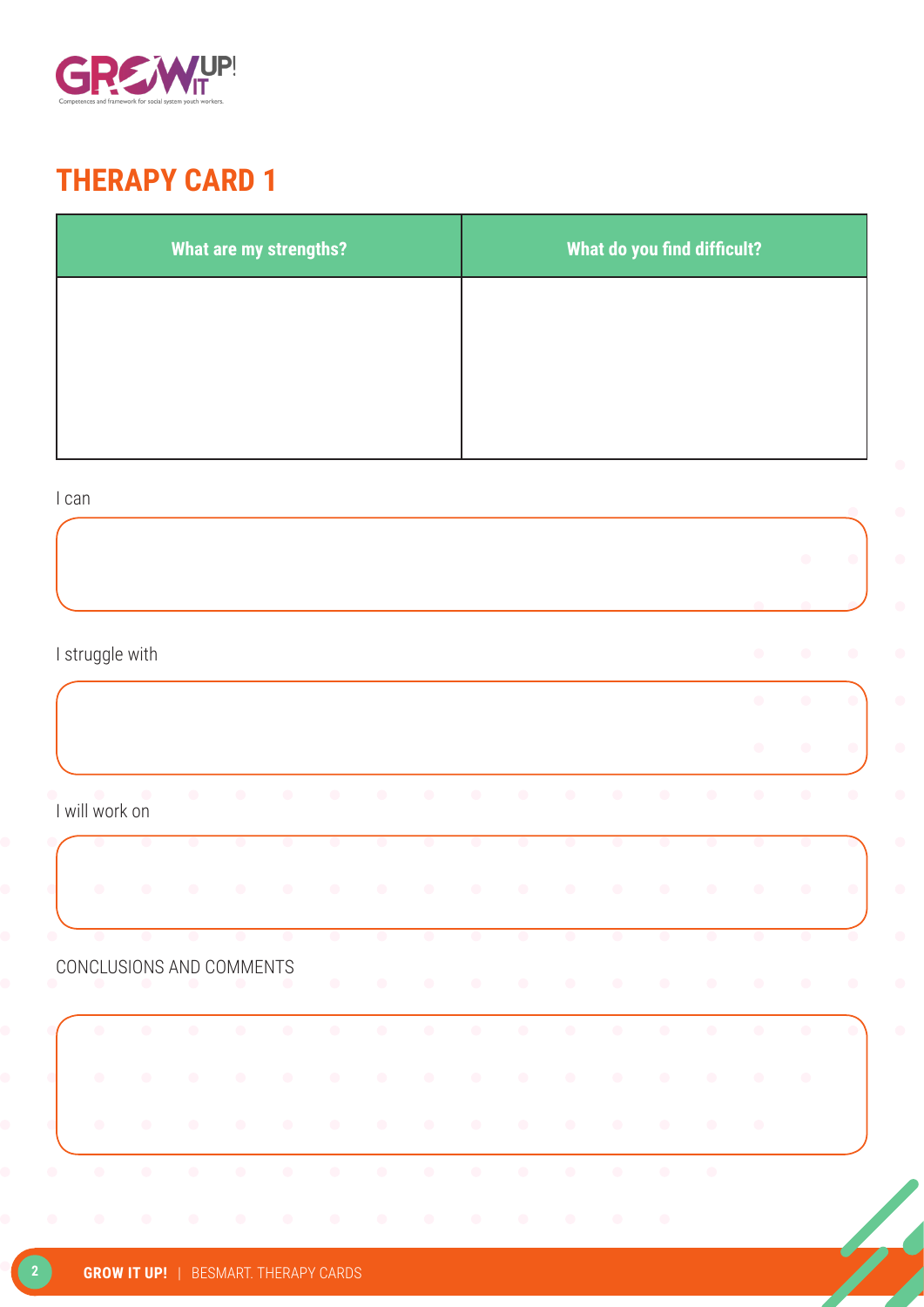

What would your dream class be?

Name 5 rules that should be followed in your classroom

Was there anything that bothered/ disrupted you in your previous class? If yes, what was it? Name it, write it down

| $\sim$ 0 $\sim$<br>$\sim$ 0.00 $^{\circ}$<br>$\bullet$<br>$\bullet$<br>CONCLUSIONS AND COMMENTS | $\bullet$<br>$\bullet$<br>$\bullet$<br>$\bullet$<br>$\bullet$<br>$\bullet$<br>$\bullet$<br>$\bullet$<br>$\bullet$<br>$\bullet$<br>$\bullet$<br>$\bullet$<br>$\bullet$ |  |
|-------------------------------------------------------------------------------------------------|-----------------------------------------------------------------------------------------------------------------------------------------------------------------------|--|
|                                                                                                 |                                                                                                                                                                       |  |
|                                                                                                 |                                                                                                                                                                       |  |
| $\bullet$                                                                                       |                                                                                                                                                                       |  |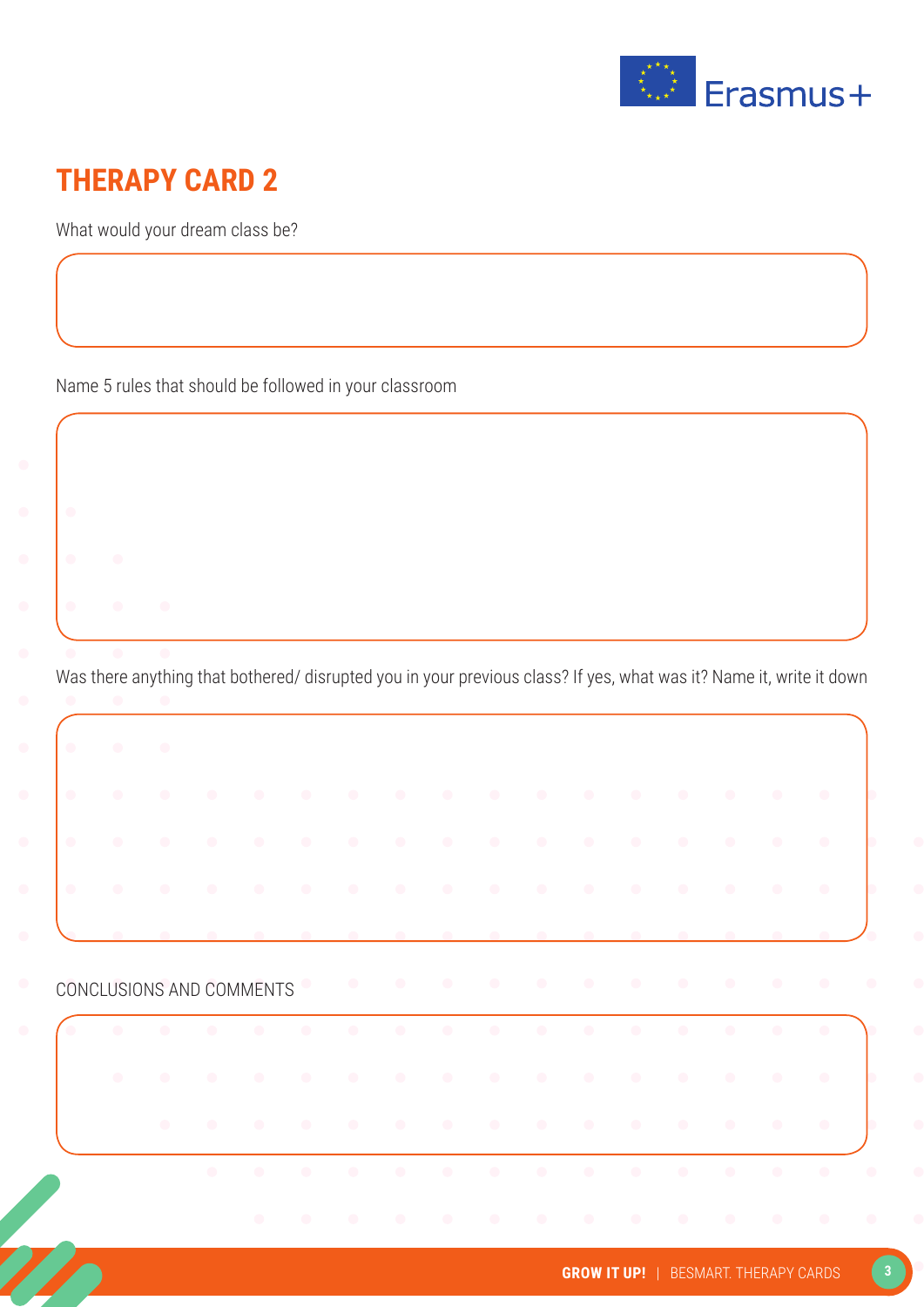

Write down a maximum of 5 things that made you feel comfortable and good in your classroom. Write them down and think about what influenced that. Write down your thoughts

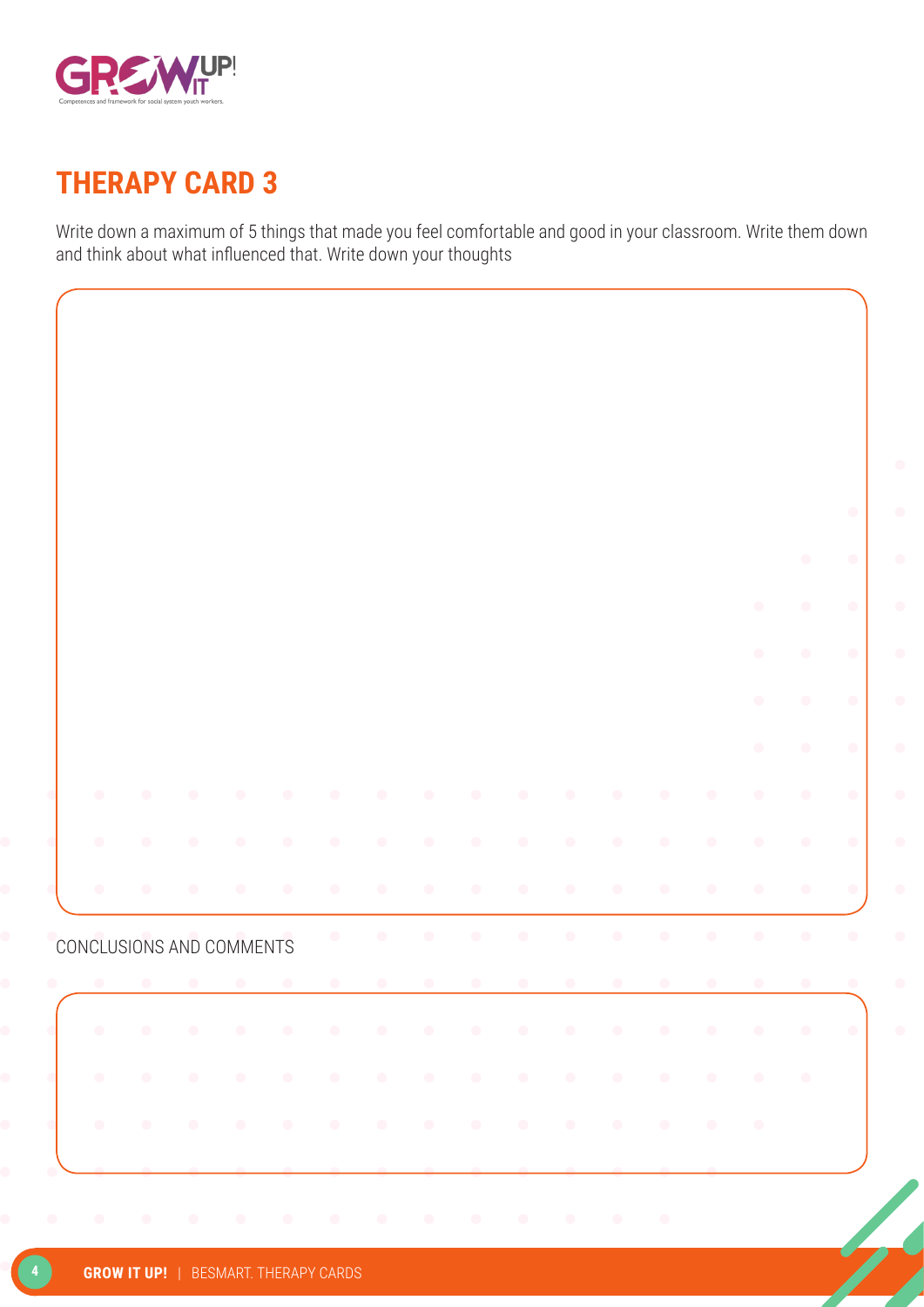

Nonverbal communication . How many and what messages we transmit during a conversation in non-verbal communication (body language).

Without disclosing the purpose of your observation, follow non-verbal communication of the person with whom you communicate properly and with the person with whom you have communication problems.

Based on your observation, indicate non-verbal messages that impede communication.

|                |                        |                             | <b>OBSERVATION OF BEHAVIOUR</b>                                                                                    |              |           |                |                        |           |           | <b>FIRST PERSON</b>    |                        |           |                        | <b>SECOND PERSON</b>   |                        |                |
|----------------|------------------------|-----------------------------|--------------------------------------------------------------------------------------------------------------------|--------------|-----------|----------------|------------------------|-----------|-----------|------------------------|------------------------|-----------|------------------------|------------------------|------------------------|----------------|
|                |                        |                             | Is he / she looking directly at the interlocutor or in a different direction?<br>Hunched posture / upright posture | Posture      |           |                |                        |           |           |                        |                        |           |                        |                        |                        |                |
| $\bullet$      | $\bullet$              |                             | (maintains it, no eye contact)                                                                                     | Eye contact  |           |                |                        |           |           |                        |                        |           |                        |                        |                        |                |
|                |                        |                             | Hand movements (excessive gestures, calm hand movements)                                                           |              |           |                |                        |           |           |                        |                        |           |                        |                        |                        |                |
| c<br>$\bullet$ | $\bullet$<br>$\bullet$ | $\blacksquare$<br>$\bullet$ | Fidgeting, frequent change of body position / staying in place, "peace                                             | in the body" |           |                |                        |           |           |                        |                        |           |                        |                        |                        |                |
| $\bullet$      | $\bullet$              |                             | OTHER, e.g. sighing, frowning, laughing                                                                            |              |           |                | $\bullet$              |           | ∩         | $\bullet$              | $\bullet$              | $\bullet$ | $\bullet$              | $\bullet$              | $\bullet$              | $\bullet$      |
|                | $\bullet$<br>$\bullet$ | $\bullet$<br>$\bullet$      | Crossed arms or legs<br>$\bullet$                                                                                  | $\bullet$    | $\bullet$ | O<br>$\bullet$ | $\bullet$<br>$\bullet$ |           | $\bullet$ | $\bullet$<br>$\bullet$ | $\bullet$<br>$\bullet$ | $\bullet$ | $\bullet$<br>$\bullet$ | $\bullet$<br>$\bullet$ | $\bullet$<br>$\bullet$ | o<br>$\bullet$ |
|                |                        |                             | CONCLUSIONS AND COMMENTS                                                                                           |              |           | $\bullet$      | $\bullet$              | œ         | $\bullet$ | $\bullet$              | $\bullet$              | $\bullet$ | $\bullet$              | $\bullet$              | $\bullet$              | $\bullet$      |
| $\bullet$      | $\bullet$              | $\bullet$                   | $\bullet$                                                                                                          | $\bullet$    | $\bullet$ | $\bullet$      | $\bullet$              | $\bullet$ | $\bullet$ | $\bullet$              | $\bullet$              | $\bullet$ | $\bullet$              | $\bullet$              | $\bullet$              | $\bullet$      |
| $\bullet$      |                        |                             |                                                                                                                    | O            | ۰         | o              |                        |           |           | O                      | $\bullet$              | $\bullet$ | $\bullet$              | $\bullet$              | $\bullet$              | $\bullet$      |
|                | $\bullet$              | ◠                           | œ                                                                                                                  | $\bullet$    | $\bullet$ | $\bullet$      | $\bullet$              |           | O         | $\bullet$              | $\bullet$              | $\bullet$ | $\bullet$              | $\bullet$              | $\bullet$              | $\bullet$      |
|                |                        | $\bullet$                   | $\bullet$                                                                                                          | $\bullet$    | $\bullet$ | $\bullet$      | $\bullet$              | $\bullet$ | $\bullet$ | $\bullet$              | $\bullet$              | $\bullet$ | $\bullet$              | $\bullet$              | $\bullet$              | $\bullet$      |
|                |                        |                             |                                                                                                                    |              |           |                |                        |           |           |                        |                        |           |                        |                        |                        |                |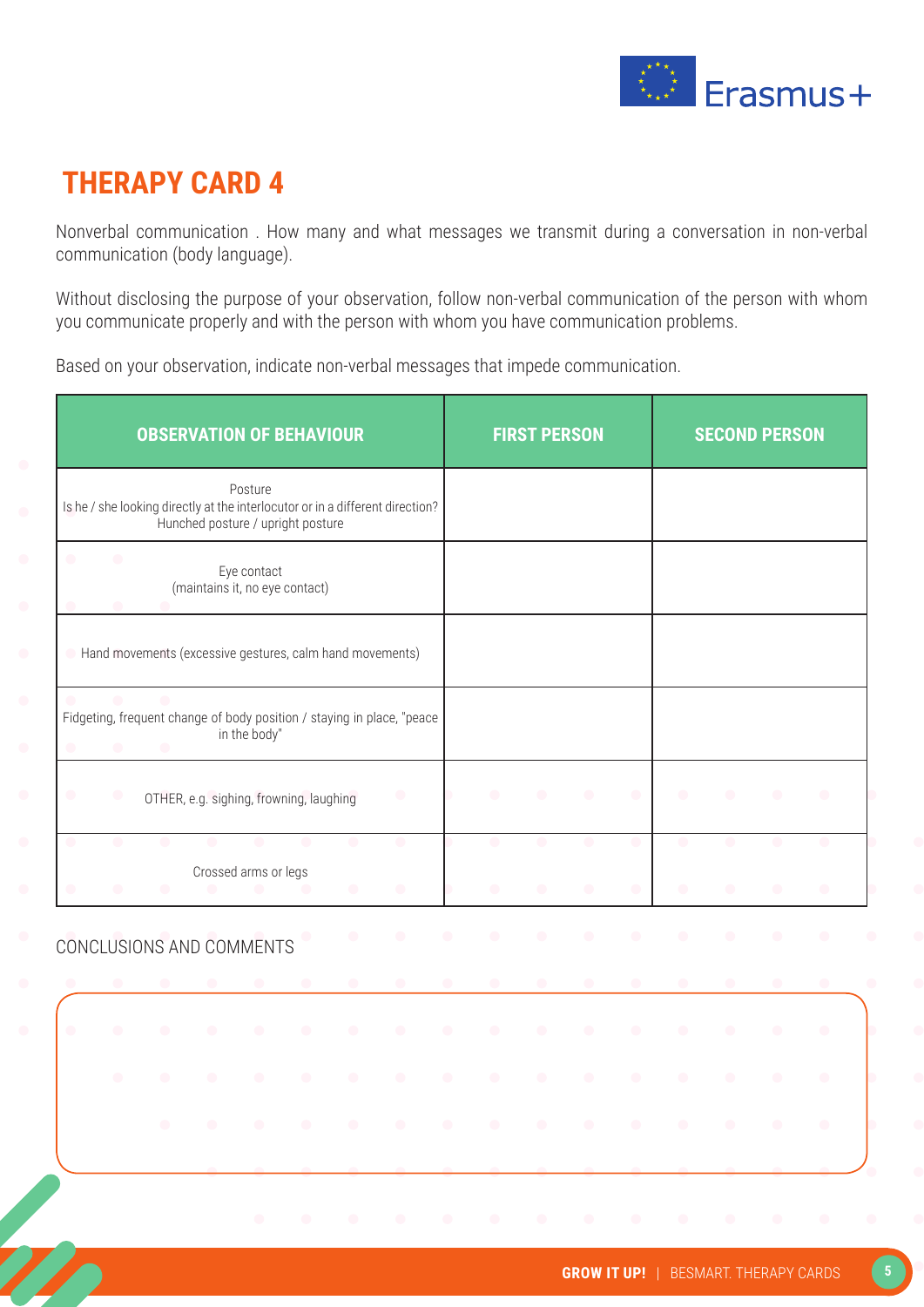



My independent decisions

Try to write down what "independent choice" means to you

Think about what makes it difficult for you and what helps you make independent choices in specific situations. Write your personal choices and consider what helps you make decisions and what makes it difficult. How do you deal with obstacles?

| <b>Idependent choice</b>                                                                | What helps you in making<br>this independent choice |                        |                        |                        | making this choice     |                        | What makes it difficult in                        |                                                                | How to overcome the<br><b>obstacle</b> |                        |                        |
|-----------------------------------------------------------------------------------------|-----------------------------------------------------|------------------------|------------------------|------------------------|------------------------|------------------------|---------------------------------------------------|----------------------------------------------------------------|----------------------------------------|------------------------|------------------------|
| School                                                                                  |                                                     | Your own opinion       |                        |                        |                        | parents                | Opinion imposed by your                           | A conversation with parents                                    | $\bullet$                              | $\bullet$              | $\bullet$              |
| Partner                                                                                 |                                                     |                        |                        |                        |                        |                        |                                                   |                                                                | $\bullet$<br>$\bullet$                 | $\bullet$<br>$\bullet$ | $\bullet$<br>$\bullet$ |
| How you spend your free<br>time<br>$\bullet$<br>$\bullet$<br>$\bullet$                  | $\bullet$<br>$\blacksquare$                         | $\bullet$              | $\bullet$              | $\bullet$              | $\bullet$              | $\bullet$              | $\bullet$                                         | $\bullet$                                                      | $\bullet$<br>$\bullet$                 | $\bullet$<br>$\bullet$ | $\bullet$<br>$\bullet$ |
| $\bullet$<br>$\bullet$<br>$\bullet$<br>$\bullet$<br>Friends o<br>$\bullet$<br>$\bullet$ | $\bullet$<br>$\bullet$<br>$\bullet$<br>$\bullet$    | $\bullet$<br>$\bullet$ | $\bullet$<br>$\bullet$ | $\bullet$<br>$\bullet$ | $\bullet$<br>$\bullet$ | $\bullet$<br>$\bullet$ | $\bullet$<br>$\bullet$                            | $\bullet$<br>$\bullet$                                         | $\bullet$<br>$\bullet$                 | $\bullet$<br>$\bullet$ | $\bullet$<br>$\bullet$ |
| CONCLUSIONS AND COMMENTS                                                                | $\bullet$                                           | $\bullet$              | $\bullet$              | $\bullet$              | $\bullet$              | $\bullet$              | $\begin{array}{c} \bullet \\ \bullet \end{array}$ | $\bullet$<br>$\bullet$                                         | $\bullet$                              | $\bullet$              | $\bullet$              |
| $\bullet$<br>$\bullet$<br>$\bullet$<br>∩                                                | $\bullet$<br>$\bullet$<br>$\bullet$<br>$\bullet$    | $\bullet$<br>$\bullet$ | $\bullet$<br>$\bullet$ | $\bullet$<br>$\bullet$ | $\bullet$<br>$\bullet$ | $\bullet$              | $\bullet$<br>$\bullet$                            | $\bullet$<br>$\bullet$<br>$\bullet$<br>$\bullet$               | $\bullet$                              | $\bullet$<br>$\bullet$ |                        |
| $\bullet$<br>$\bullet$<br>$\bullet$<br>$\bullet$                                        | $\bullet$<br>$\bullet$                              | $\bullet$              | $\bullet$              | $\bullet$              | $\bullet$              | $\bullet$              | $\bullet$                                         | $\bullet$<br>$\bullet$                                         | $\bullet$                              |                        |                        |
| $\bullet$<br>$\bullet$<br>$\bullet$                                                     | $\bullet$<br>$\bullet$                              | $\bullet$              | $\bullet$              | $\bullet$              | $\bullet$              | $\bullet$              | $\bullet$                                         | $\bullet$<br>$\begin{array}{c} \bullet \\ \bullet \end{array}$ |                                        |                        |                        |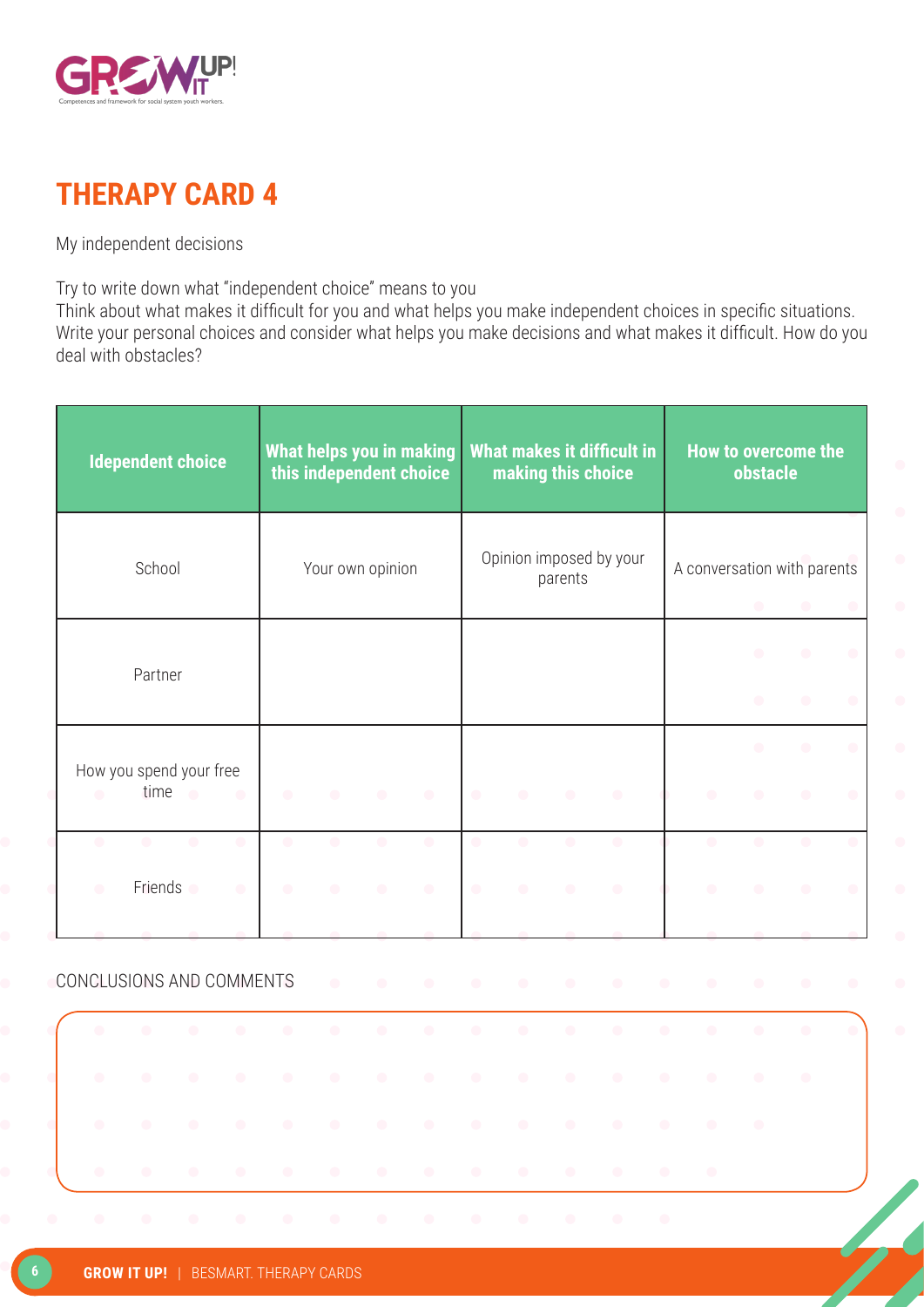

Effective communication occurs when the recipient understands the message as intended by the sender. Can praise be a communication barrier? The spontaneous answer is - no. It is believed that praise generally improves relations between people, creates an atmosphere of trust and security. But does it always? Remind yourself and write down the last praise you have heard from

Parent

| Teacher   |                            |           |           |           |           |                                                                                                                                                                                                                                                                                                                                                                                                                                                              |           |           |           |           |           |           |           |           |           |           |
|-----------|----------------------------|-----------|-----------|-----------|-----------|--------------------------------------------------------------------------------------------------------------------------------------------------------------------------------------------------------------------------------------------------------------------------------------------------------------------------------------------------------------------------------------------------------------------------------------------------------------|-----------|-----------|-----------|-----------|-----------|-----------|-----------|-----------|-----------|-----------|
|           | $\bullet$                  |           |           |           |           |                                                                                                                                                                                                                                                                                                                                                                                                                                                              |           |           |           |           |           |           |           |           |           |           |
| $\bullet$ | $\bullet$                  | $\bullet$ |           |           |           |                                                                                                                                                                                                                                                                                                                                                                                                                                                              |           |           |           |           |           |           |           |           |           |           |
|           | $\bullet$<br>Another adult | $\bullet$ |           |           |           |                                                                                                                                                                                                                                                                                                                                                                                                                                                              |           |           |           |           |           |           |           |           |           |           |
|           |                            | $\bullet$ |           |           |           |                                                                                                                                                                                                                                                                                                                                                                                                                                                              |           |           |           |           |           |           |           |           |           |           |
| $\bullet$ | $\bullet$                  | $\bullet$ |           |           |           |                                                                                                                                                                                                                                                                                                                                                                                                                                                              |           |           |           |           |           |           |           |           |           |           |
| $\bullet$ | $\bullet$                  | $\bullet$ | $\bullet$ | $\bullet$ | $\bullet$ | $\bullet$                                                                                                                                                                                                                                                                                                                                                                                                                                                    | $\bullet$ | $\bullet$ | $\bullet$ | $\bullet$ | $\bullet$ | $\bullet$ | $\bullet$ | $\bullet$ | $\bullet$ | $\bullet$ |
| $\bullet$ | $\bullet$                  | $\bullet$ | $\bullet$ | $\bullet$ | $\bullet$ | $\bullet$                                                                                                                                                                                                                                                                                                                                                                                                                                                    | $\bullet$ | $\bullet$ | $\bullet$ | $\bullet$ | $\bullet$ | $\bullet$ | $\bullet$ | $\bullet$ | $\bullet$ |           |
|           |                            |           |           |           |           |                                                                                                                                                                                                                                                                                                                                                                                                                                                              |           |           |           |           |           |           |           |           |           |           |
| $\bullet$ |                            | $\bullet$ | $\bullet$ |           |           | $\bullet$                                                                                                                                                                                                                                                                                                                                                                                                                                                    |           | $\bullet$ | $\bullet$ | $\bullet$ | $\bullet$ | $\bullet$ | $\bullet$ | $\bullet$ | $\bullet$ | $\bullet$ |
|           | COMMENTS AND CONCLUSIONS   |           |           |           |           |                                                                                                                                                                                                                                                                                                                                                                                                                                                              | $\bullet$ | $\bullet$ | $\bullet$ | $\bullet$ | $\bullet$ | $\bullet$ | $\bullet$ | $\bullet$ | $\bullet$ | $\bullet$ |
|           | $\bullet$                  |           |           | $\bullet$ | $\bullet$ | $\bullet$                                                                                                                                                                                                                                                                                                                                                                                                                                                    | $\bullet$ | $\bullet$ | $\bullet$ | $\bullet$ | $\bullet$ | $\bullet$ | $\bullet$ | $\bullet$ | $\bullet$ | $\bullet$ |
|           | $\bullet$ .                |           |           |           |           |                                                                                                                                                                                                                                                                                                                                                                                                                                                              |           |           |           |           |           |           |           |           |           |           |
|           |                            |           |           |           |           | $\mathbf{A} = \left\{ \begin{array}{ll} \mathbf{A} & \mathbf{A} & \mathbf{A} & \mathbf{A} \\ \mathbf{A} & \mathbf{A} & \mathbf{A} & \mathbf{A} \end{array} \right. \quad \left\{ \begin{array}{ll} \mathbf{A} & \mathbf{A} & \mathbf{A} & \mathbf{A} & \mathbf{A} \\ \mathbf{A} & \mathbf{A} & \mathbf{A} & \mathbf{A} & \mathbf{A} \end{array} \right. \quad \left\{ \begin{array}{ll} \mathbf{A} & \mathbf{A} & \mathbf{A} & \mathbf{A} \\ \mathbf{A} & \$ |           |           |           |           |           |           |           |           |           |           |
|           |                            |           | $\bullet$ |           |           |                                                                                                                                                                                                                                                                                                                                                                                                                                                              |           |           |           |           |           |           |           |           |           |           |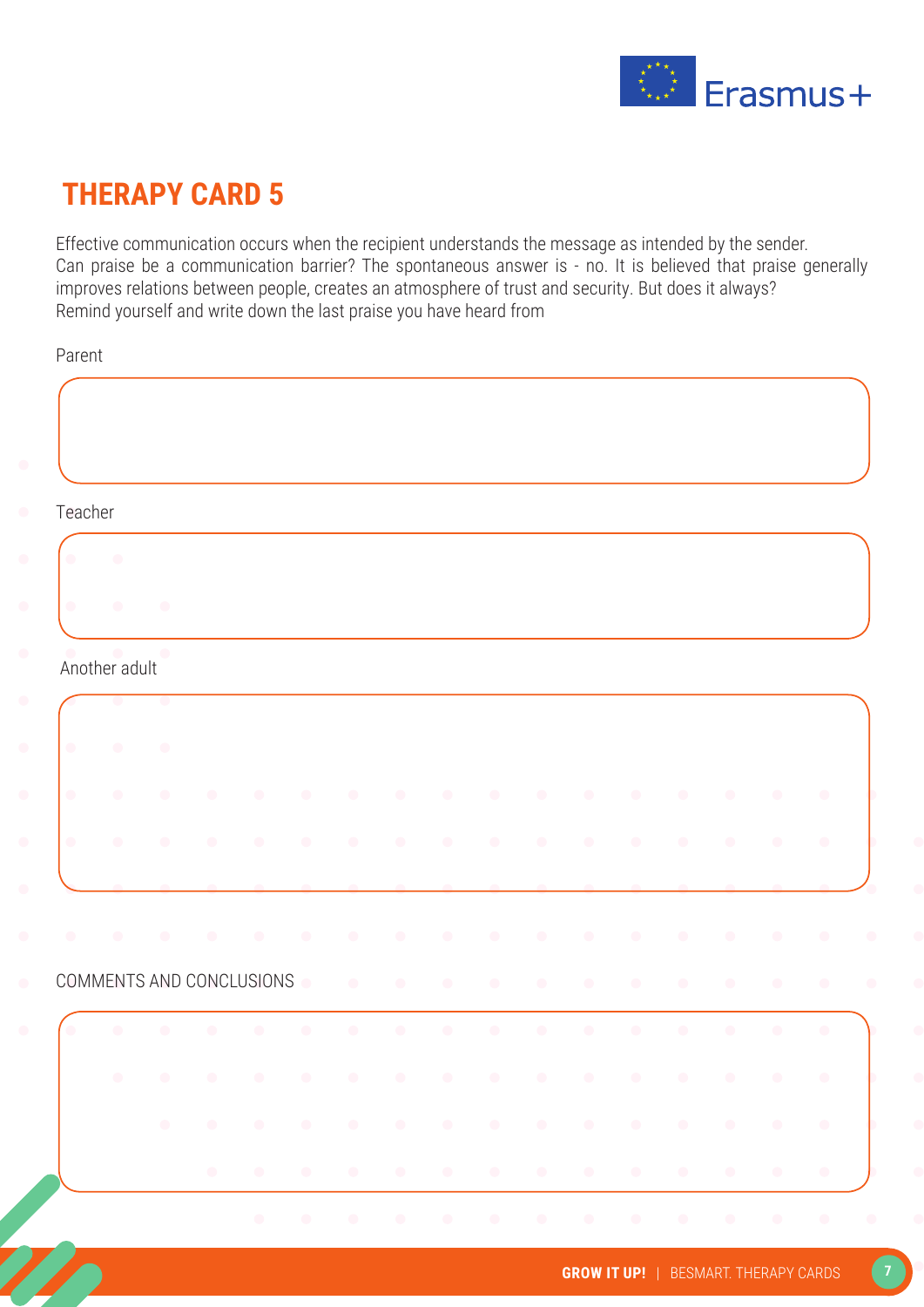

| What did you feel?                                                                                                                                                                |           |           |           |           |           |           |           |  |                        |                    |           |           |           |        |                                               |
|-----------------------------------------------------------------------------------------------------------------------------------------------------------------------------------|-----------|-----------|-----------|-----------|-----------|-----------|-----------|--|------------------------|--------------------|-----------|-----------|-----------|--------|-----------------------------------------------|
|                                                                                                                                                                                   |           |           |           |           |           |           |           |  |                        |                    |           |           |           |        |                                               |
|                                                                                                                                                                                   |           |           |           |           |           |           |           |  |                        |                    |           |           |           |        |                                               |
| Did the praise affect your mood?                                                                                                                                                  |           |           |           |           |           |           |           |  |                        |                    |           |           |           |        |                                               |
|                                                                                                                                                                                   |           |           |           |           |           |           |           |  |                        |                    |           |           |           |        |                                               |
|                                                                                                                                                                                   |           |           |           |           |           |           |           |  |                        |                    |           |           |           |        |                                               |
|                                                                                                                                                                                   |           |           |           |           |           |           |           |  |                        |                    |           |           |           |        |                                               |
|                                                                                                                                                                                   |           |           |           |           |           |           |           |  |                        |                    |           |           |           |        |                                               |
|                                                                                                                                                                                   |           |           |           |           |           |           |           |  |                        |                    |           |           |           |        |                                               |
|                                                                                                                                                                                   |           |           |           |           |           |           |           |  |                        |                    |           |           |           |        |                                               |
|                                                                                                                                                                                   |           |           |           |           |           |           |           |  |                        |                    |           |           |           |        |                                               |
|                                                                                                                                                                                   | .         |           |           |           |           |           |           |  |                        |                    |           |           |           | $\sim$ |                                               |
|                                                                                                                                                                                   |           |           |           |           |           |           |           |  |                        |                    |           |           |           |        |                                               |
| $\bullet$                                                                                                                                                                         | $\bullet$ | $\bullet$ | $\bullet$ | $\bullet$ | $\bullet$ | $\bullet$ | $\bullet$ |  | $\sim$ 0.00 $^{\circ}$ | $\sim$             | $\bullet$ | $\bullet$ | $\bullet$ |        |                                               |
|                                                                                                                                                                                   | $\bullet$ | $\bullet$ | $\bullet$ | $\bullet$ | $\bullet$ | $\bullet$ |           |  | $\sim$ 0.000 $\sim$    | $\bullet$          | $\bullet$ |           | $\bullet$ |        |                                               |
| Which one of the praises was the most significant to you? Why?<br>CONCLUSIONS AND COMMENTS CONDUCTS AND A RESIDENCE OF A RESIDENCE OF A RESIDENCE OF A RESIDENCE OF A RESIDENCE O | $\bullet$ | $\bullet$ | $\bullet$ |           |           |           |           |  |                        | $\sim$ 0.00 $\sim$ | $\sim$ 0  | $\bullet$ |           |        | $\sim$ $\sim$<br>$\sim$ 0 $\sim$<br>$\bullet$ |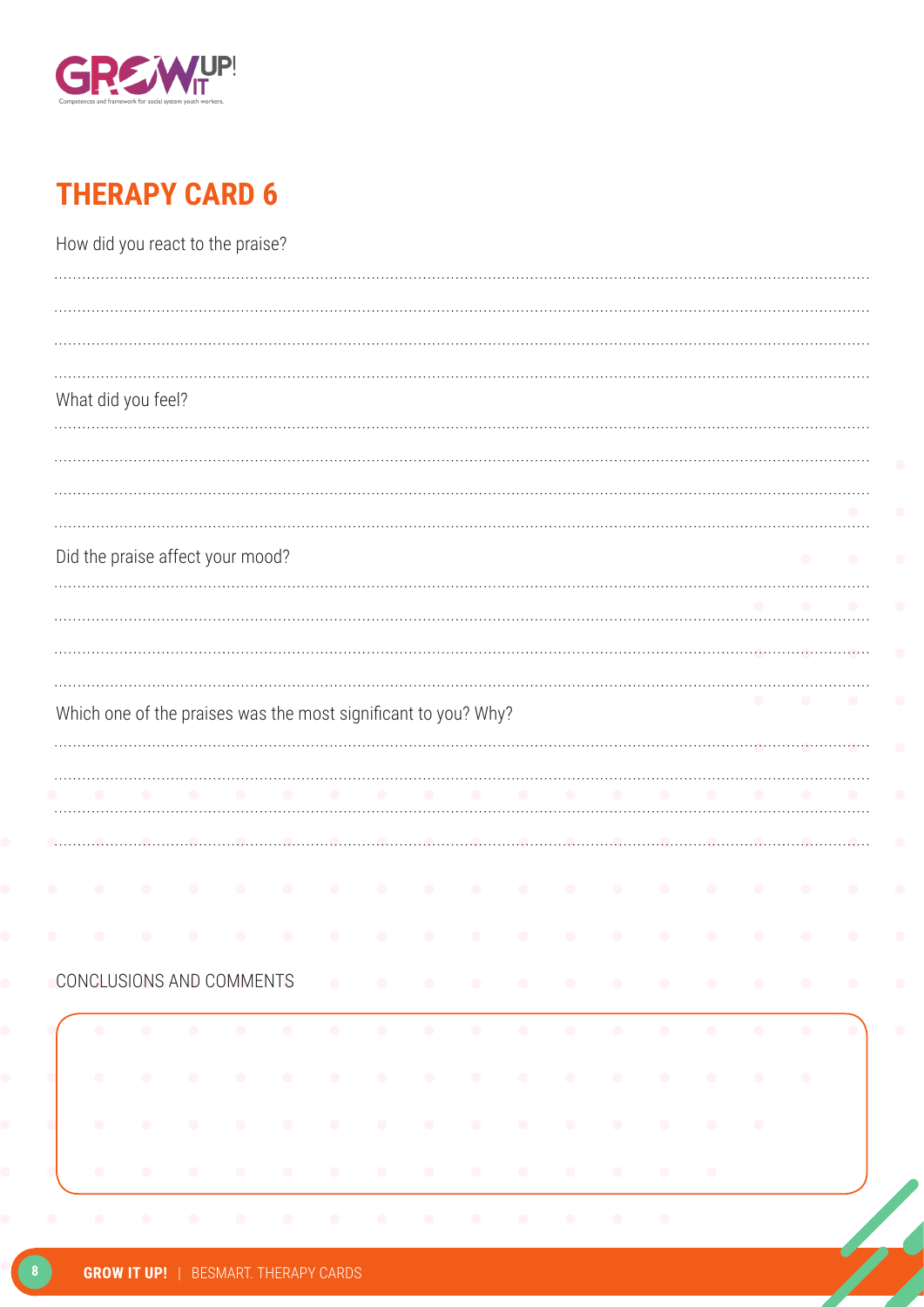

"Whoever praises quickly, praises twice." To praise effectively, you need to appreciate the effort put into doing the work, not the person's abilities and skills.

Praise should be detailed and specific.

Choose the right formulated praise

|                |                                     | <b>Person</b>               |                  |           |                                     |                                                                                                                                                                                                                                |           |           |           |           | <b>Praise</b> |           |           |           |           |           |
|----------------|-------------------------------------|-----------------------------|------------------|-----------|-------------------------------------|--------------------------------------------------------------------------------------------------------------------------------------------------------------------------------------------------------------------------------|-----------|-----------|-----------|-----------|---------------|-----------|-----------|-----------|-----------|-----------|
| $\bigcirc$     |                                     | <b>Mama</b>                 |                  |           | $\bullet$<br>$\bullet$<br>$\bullet$ | You cook well<br>You worked very hard and made a delicious dinner, I saw that it was not<br>easy to make<br>It was good                                                                                                        |           |           |           |           |               |           |           |           |           |           |
| O              | $\bullet$<br>$\bullet$<br>$\bullet$ | <b>Dad</b><br>$\bullet$     |                  |           | $\bullet$<br>$\bullet$<br>$\bullet$ | You took a long time to repair my bike, I'm grateful that I can ride the bike<br>again<br>You fixed my bike<br>My bike rides flawlessly                                                                                        |           |           |           |           |               |           |           |           |           |           |
| $\bullet$<br>۰ | $\bullet$<br>$\bullet$              | $\bullet$<br><b>Grandad</b> |                  |           | $\bullet$<br>$\bullet$<br>$\bullet$ | You woke up many times early in the morning to drive me to the bus stop,<br>thanks to you I could sleep longer<br>Thank you for the ride!<br>It's great that you give me a lift, can you keep doing this?                      |           |           |           |           |               |           |           |           |           |           |
|                | $\bullet$                           | $\bullet$                   | $\bullet$        | $\bullet$ | $\bullet$                           | $\bullet$                                                                                                                                                                                                                      | $\bullet$ | $\bullet$ | $\bullet$ | $\bullet$ | $\bullet$     | $\bullet$ | $\bullet$ | $\bullet$ | $\bullet$ | $\bullet$ |
|                |                                     |                             | Your own example |           | $\bullet$                           |                                                                                                                                                                                                                                |           |           |           |           |               |           |           |           |           | $\bullet$ |
|                |                                     |                             |                  | $\bullet$ | $\bullet$                           |                                                                                                                                                                                                                                |           |           |           |           |               |           |           |           |           | $\bullet$ |
|                |                                     |                             |                  |           |                                     | $\bullet$                                                                                                                                                                                                                      |           |           |           |           |               |           |           |           |           |           |
|                | CONCLUSIONS AND COMMENTS            |                             |                  |           | $\bullet$                           | $\bullet$                                                                                                                                                                                                                      | $\bullet$ |           |           |           | $\bullet$     | $\bullet$ |           |           |           | O         |
|                |                                     |                             |                  |           |                                     | $\bullet$                                                                                                                                                                                                                      |           |           | $\bullet$ | $\bullet$ | $\bullet$     | $\bullet$ | $\bullet$ | $\bullet$ | $\bullet$ |           |
|                |                                     |                             |                  |           |                                     |                                                                                                                                                                                                                                |           |           |           |           |               |           |           |           |           |           |
|                |                                     |                             |                  |           |                                     | to the contract of the contract of the contract of the contract of the contract of the contract of the contract of                                                                                                             |           |           |           |           |               |           |           |           |           |           |
|                |                                     |                             |                  |           |                                     | to a construction of the construction of the construction of the construction of the construction of the construction of the construction of the construction of the construction of the construction of the construction of t |           |           |           |           |               |           |           |           |           |           |
|                |                                     |                             |                  |           |                                     |                                                                                                                                                                                                                                |           |           |           |           |               |           |           |           |           |           |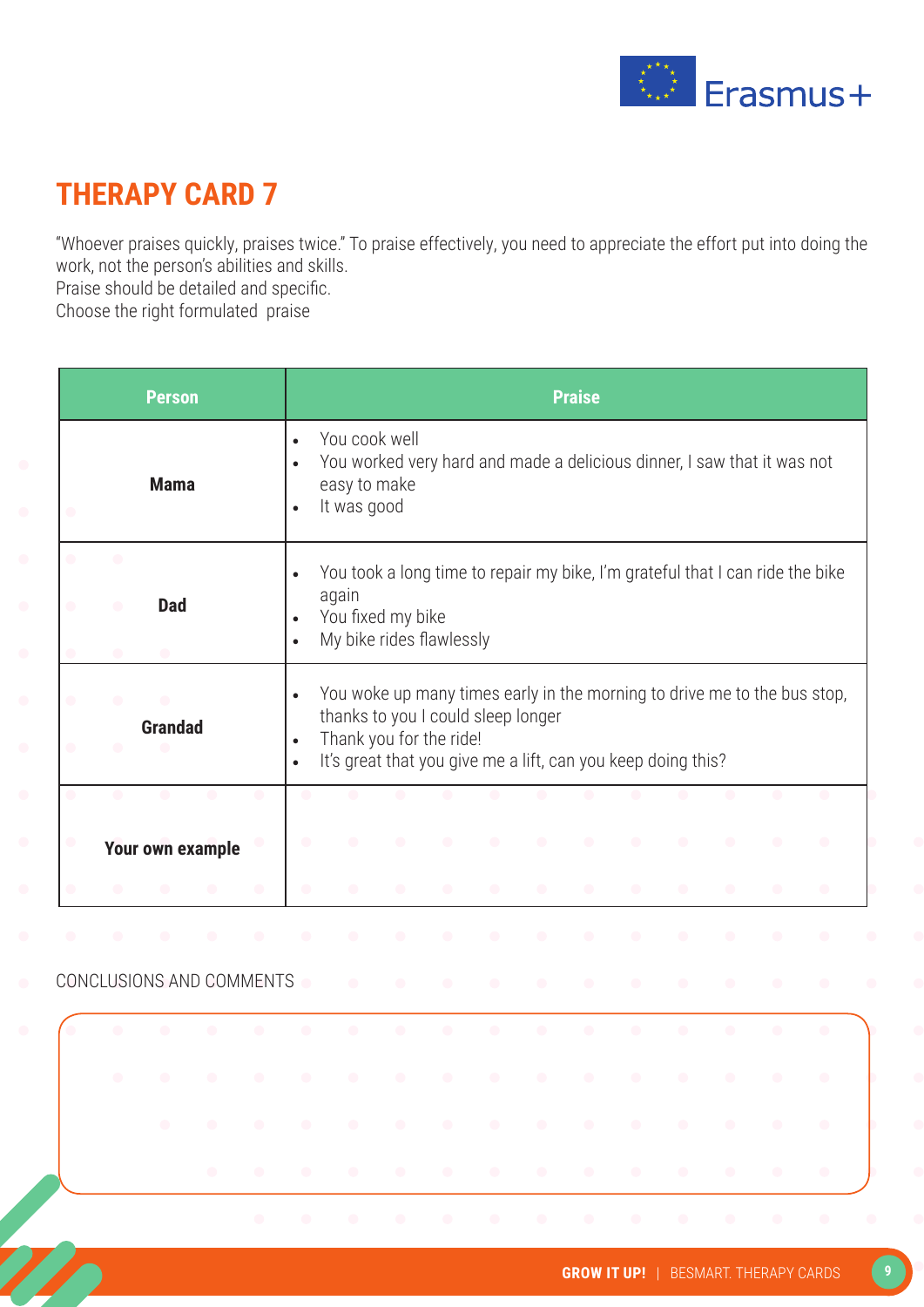

Formulate an effective praise for the people below

|                                       |           | <b>Person</b>  |            |           |                                |                            |            | <b>Praise</b> |           |                                                                                                                 |            |            |                             | <b>Reaction to the praise</b>       |                                        |                                     |
|---------------------------------------|-----------|----------------|------------|-----------|--------------------------------|----------------------------|------------|---------------|-----------|-----------------------------------------------------------------------------------------------------------------|------------|------------|-----------------------------|-------------------------------------|----------------------------------------|-------------------------------------|
|                                       |           | <b>Mum</b>     |            |           |                                |                            |            |               |           |                                                                                                                 |            |            |                             |                                     | $\bigcirc$                             | $\bullet$<br>$\bullet$              |
|                                       |           | <b>Dad</b>     |            |           |                                |                            |            |               |           |                                                                                                                 |            |            |                             | $\bullet$<br>$\bullet$<br>$\bullet$ | $\bigcirc$<br>$\bigcirc$<br>$\bigcirc$ | $\bullet$<br>$\bullet$<br>$\bullet$ |
| $\bullet$                             | $\bullet$ | $\bullet$      | $\bigcirc$ | $\bullet$ | $\bullet$                      | $\bullet$                  | $\bigcirc$ | $\bigcirc$    | $\bullet$ | $\bullet$                                                                                                       | $\bigcirc$ | $\bigcirc$ | $\bigcirc$                  | $\bullet$                           | $\bigcirc$                             | $\bigcirc$                          |
| $\bullet$                             | $\bullet$ | <b>Teacher</b> | $\bullet$  | $\bullet$ |                                | $\bullet$                  | $\bullet$  | $\bullet$     | $\bullet$ | $\bullet$                                                                                                       | $\bullet$  | $\bigcirc$ | $\bullet$                   | $\bullet$                           | $\bigcirc$                             | $\bullet$                           |
| $\bullet$                             | $\bullet$ | $\bullet$      | $\bullet$  | $\bullet$ | $\bullet$                      | $\bullet$                  | $\bigcirc$ | $\bullet$     | $\bullet$ | $\bullet$                                                                                                       | $\bullet$  | $\bullet$  | $\bullet$                   | $\bullet$                           | $\bigcirc$                             | $\bullet$                           |
| $\bullet$<br>CONCLUSIONS AND COMMENTS | $\bullet$ | $\bullet$      | $\bullet$  | $\bullet$ | $\bullet$<br><b>CONTRACTOR</b> | $\bullet$<br>$\sim$ $\sim$ | $\bigcirc$ | $\bigcirc$    | $\bullet$ | $\bigcirc$<br>$\sim$ $\sim$                                                                                     | $\bigcirc$ | $\bullet$  | $\bullet$<br>$\blacksquare$ | $\bullet$                           | $\bigcirc$                             | $\bigcirc$                          |
|                                       |           |                |            |           |                                |                            |            |               |           |                                                                                                                 |            |            |                             |                                     |                                        | $\bullet$                           |
| $\bullet$                             |           |                |            |           |                                |                            |            |               |           | a la la la la la la la la la la la                                                                              |            |            |                             |                                     | $\bullet$                              |                                     |
| $\bullet$                             |           |                |            |           |                                |                            |            |               |           | the contract of the contract of the contract of the contract of the contract of the contract of the contract of |            |            |                             | $\sim$ 0                            |                                        |                                     |
| $\bullet$                             |           |                |            |           |                                |                            |            |               |           | la la la la la la la la la la la                                                                                |            |            |                             |                                     |                                        |                                     |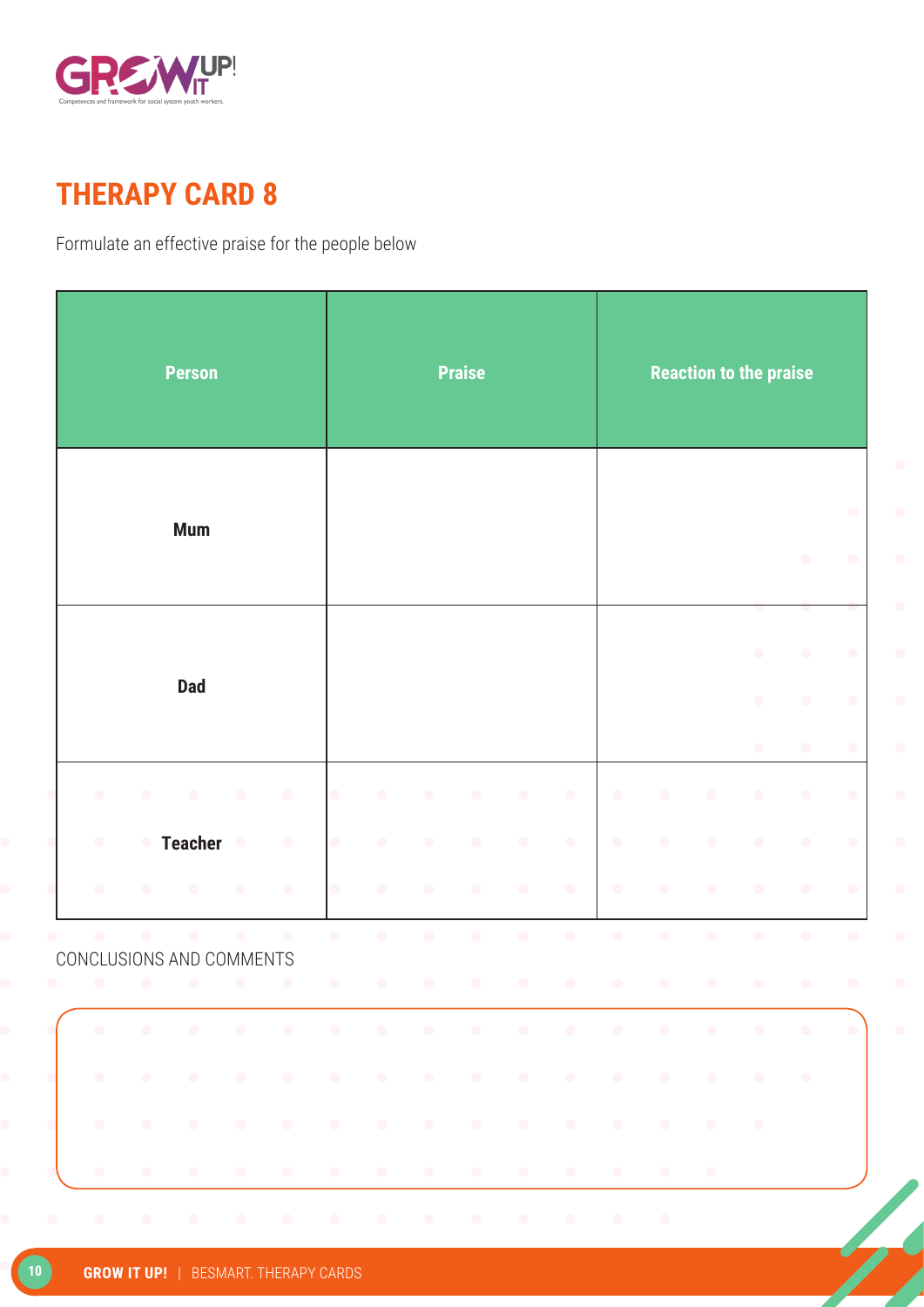

"SELF-PRAISE", or what can I be proud about?

Give yourself some praise regarding family sphere, contacts with parents, siblings, fulfilling duties, relationships with friends, personal and school successes, contacts with teachers. Hang it up in a visible place and ... be proud of yourself!

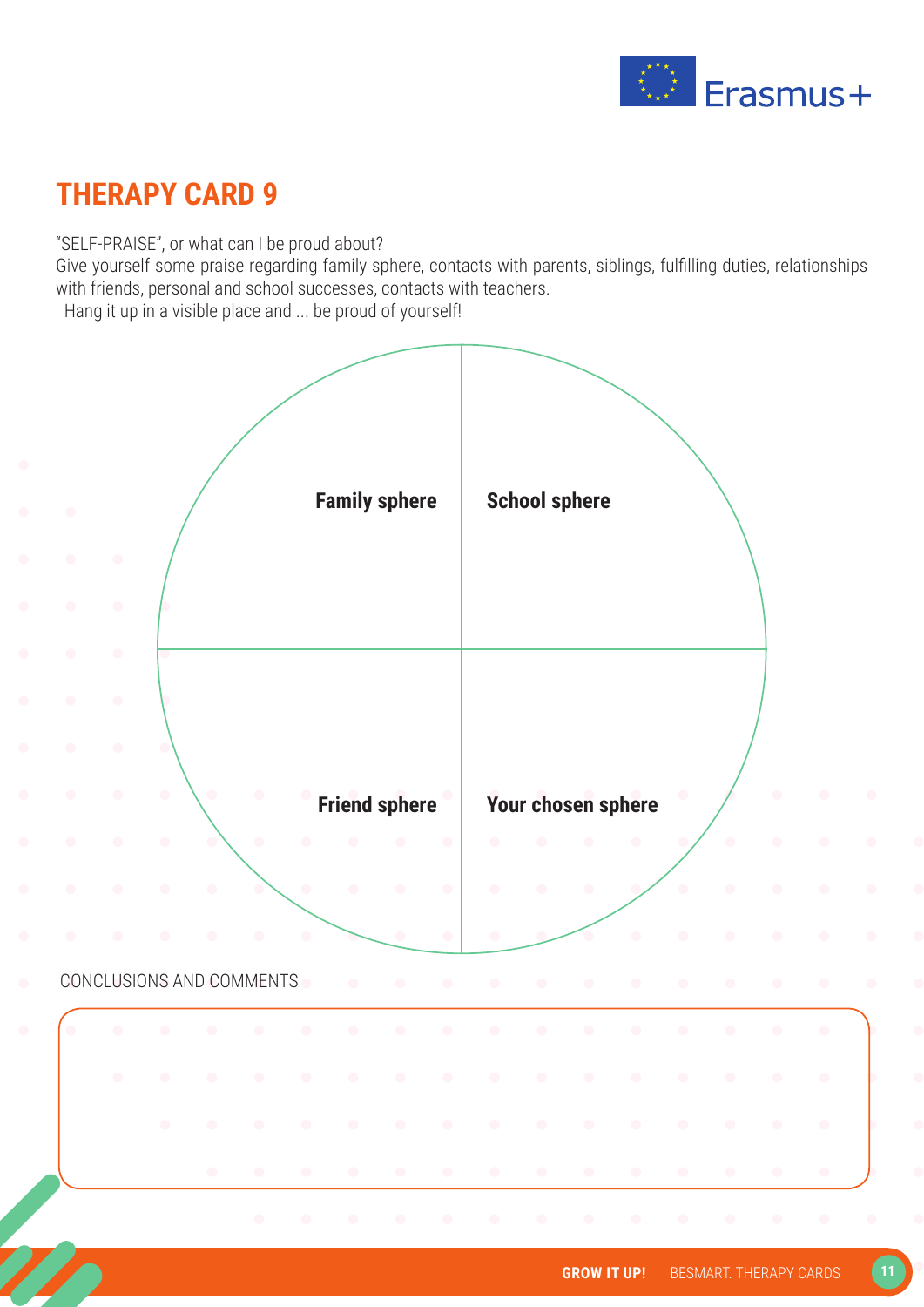

False beliefs about social groups can cause negative attitudes towards these groups of people and complicate mutual communication.

Write down false beliefs in society about the following social groups. Try to reject these beliefs.

Example:

|                | Older people false beliefs: they sit at home and complain<br>Not true because: they participate in various community centre activities<br>False beliefs: |           |               |  |  |  |  |  |  |
|----------------|----------------------------------------------------------------------------------------------------------------------------------------------------------|-----------|---------------|--|--|--|--|--|--|
| Teenagers      |                                                                                                                                                          |           |               |  |  |  |  |  |  |
|                |                                                                                                                                                          |           |               |  |  |  |  |  |  |
|                | Parents of teenagers                                                                                                                                     |           |               |  |  |  |  |  |  |
|                |                                                                                                                                                          |           |               |  |  |  |  |  |  |
| Teachers       |                                                                                                                                                          | .         |               |  |  |  |  |  |  |
|                | Sales representatives                                                                                                                                    | $\bullet$ | $\sim$ $\sim$ |  |  |  |  |  |  |
| $\bullet$      |                                                                                                                                                          |           |               |  |  |  |  |  |  |
| <b>Bankers</b> | .                                                                                                                                                        |           |               |  |  |  |  |  |  |
|                |                                                                                                                                                          |           |               |  |  |  |  |  |  |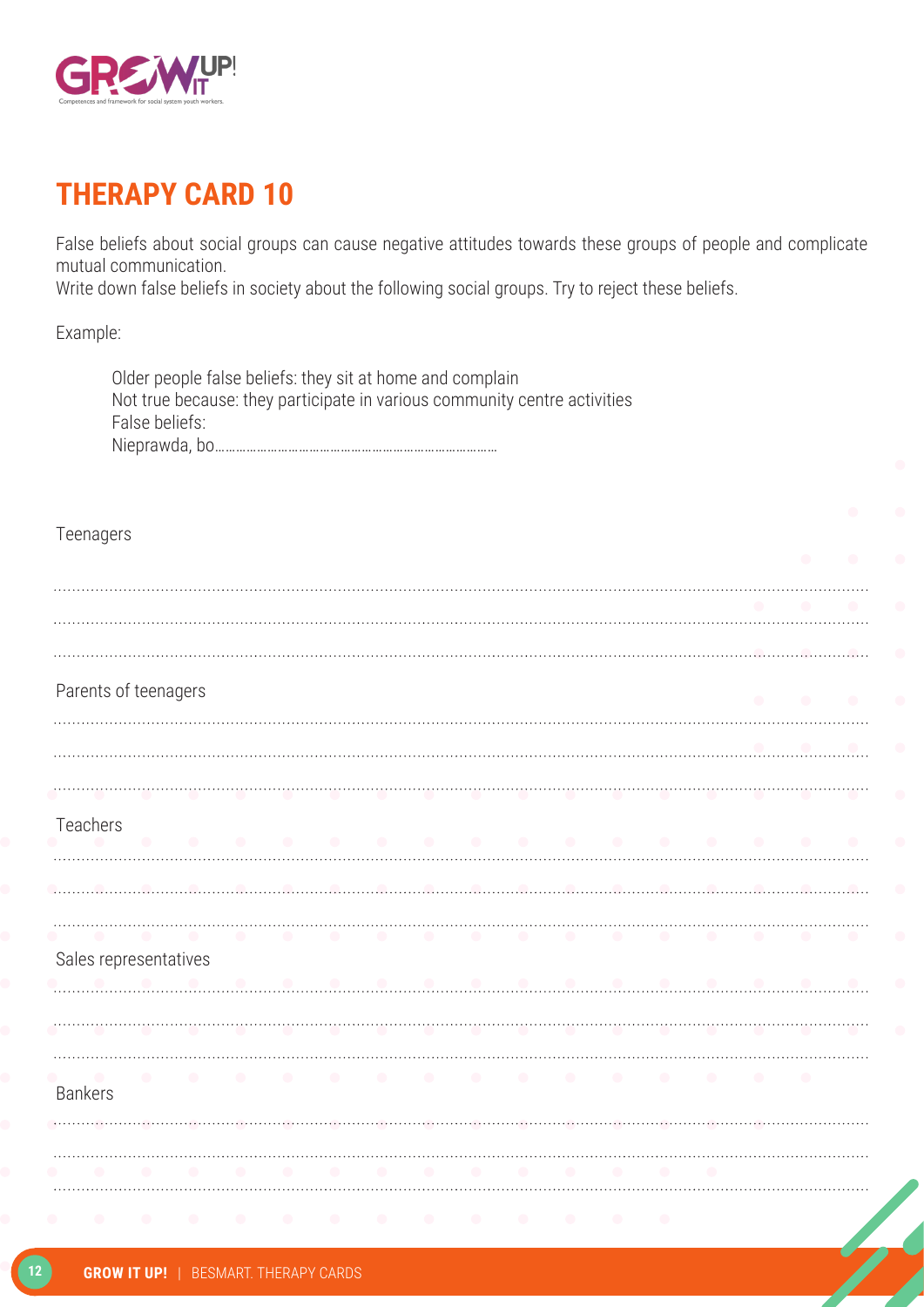

|                          | Councillors |                   |           |                          |           |           |                                                                                                                  |           |           |                |                         |           |                         |           |
|--------------------------|-------------|-------------------|-----------|--------------------------|-----------|-----------|------------------------------------------------------------------------------------------------------------------|-----------|-----------|----------------|-------------------------|-----------|-------------------------|-----------|
|                          |             |                   |           |                          |           |           |                                                                                                                  |           |           |                |                         |           |                         |           |
|                          |             |                   |           |                          |           |           |                                                                                                                  |           |           |                |                         |           |                         |           |
|                          |             | Your own example: |           |                          |           |           |                                                                                                                  |           |           |                |                         |           |                         |           |
| $\overline{\phantom{a}}$ |             |                   |           |                          |           |           |                                                                                                                  |           |           |                |                         |           |                         |           |
|                          |             |                   |           |                          |           |           |                                                                                                                  |           |           |                |                         |           |                         |           |
| $\bullet$                | $\bullet$   | $\bullet$         |           |                          |           |           |                                                                                                                  |           |           |                |                         |           |                         |           |
|                          | O           | O                 |           |                          |           |           |                                                                                                                  |           |           |                |                         |           |                         |           |
| $\bullet$                | $\bullet$   | $\bullet$         |           |                          |           |           |                                                                                                                  |           |           |                |                         |           |                         |           |
|                          | O           | $\bullet$         |           |                          |           |           |                                                                                                                  |           |           |                |                         |           |                         |           |
| $\bullet$                | $\bullet$   | $\bullet$         |           |                          |           |           |                                                                                                                  |           |           | $\blacksquare$ | $\bullet$               | $\bullet$ | $\bullet$               | $\bullet$ |
|                          |             |                   |           |                          |           |           |                                                                                                                  |           |           |                |                         |           |                         |           |
|                          |             |                   |           |                          |           |           | a concern concern a concern concern and concern a series of the series of the series of the series of the series |           |           |                |                         |           |                         |           |
|                          |             |                   |           | CONCLUSIONS AND COMMENTS |           |           |                                                                                                                  |           |           |                |                         |           |                         |           |
|                          |             |                   |           |                          |           |           |                                                                                                                  | $\bullet$ | $\bullet$ | $\bullet$      |                         | $\bullet$ |                         |           |
| $\bullet$                | $\bullet$   | $\bullet$         | $\bullet$ | $\bullet$                | $\bullet$ | $\bullet$ |                                                                                                                  |           |           | $\sim$         | $\bullet$               | $\bullet$ | $\langle \cdot \rangle$ | $\bullet$ |
|                          | $\bigcirc$  | $\bullet$         | $\bullet$ | $\bullet$                |           |           |                                                                                                                  |           |           |                | $\langle \cdot \rangle$ | $\bullet$ | $\bullet$               | $\bullet$ |
|                          |             |                   |           |                          |           |           |                                                                                                                  |           |           |                |                         |           |                         |           |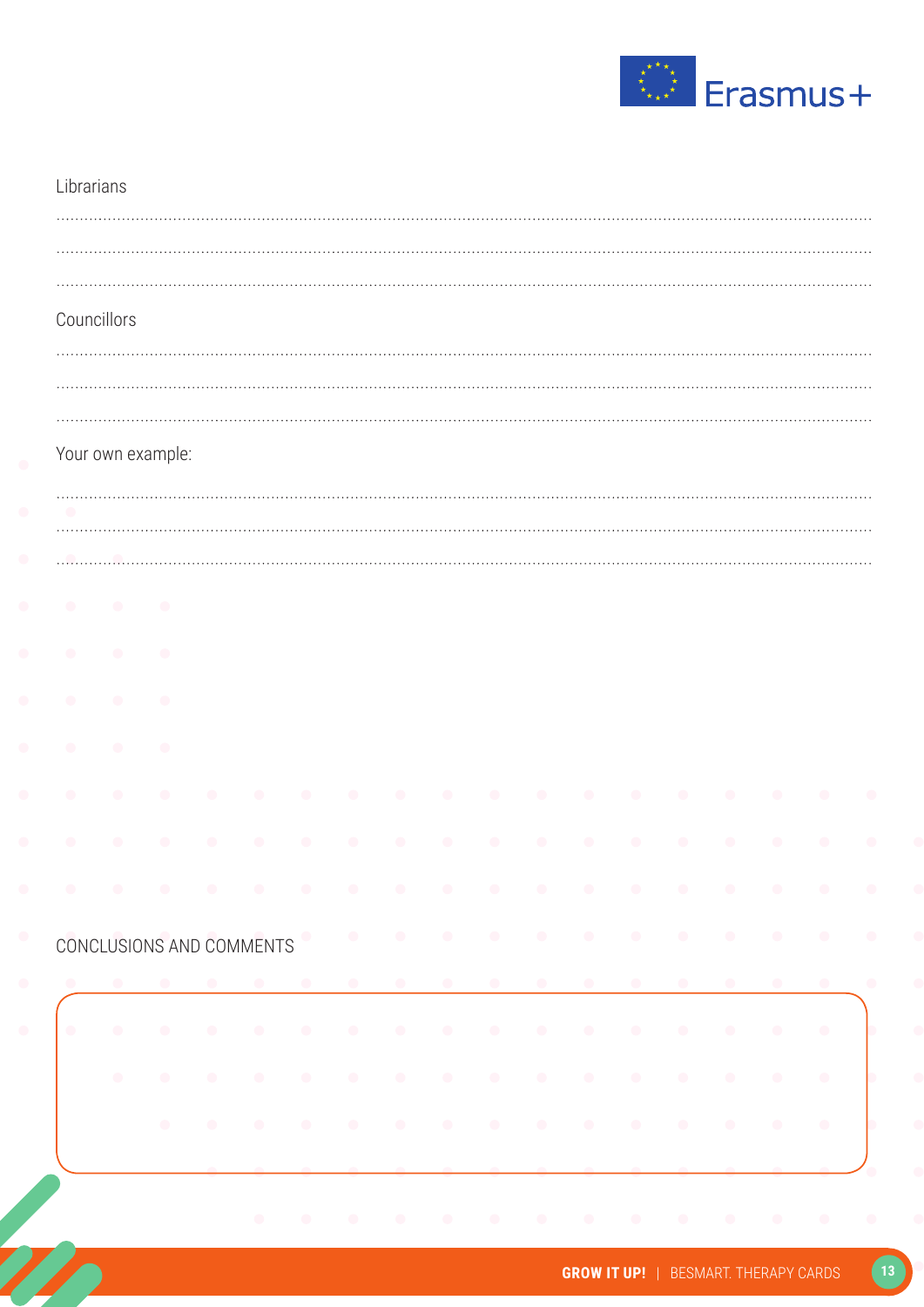

#### **THERAPY CARD 11 HATE**

What is hate? Write down your own definition HATE is

Put an X in the box for the most common reasons for hate:

| a. | <b>Wanting to offend others</b>                                                                                                                    |  |
|----|----------------------------------------------------------------------------------------------------------------------------------------------------|--|
| b. | Being convinced that you are anonymous                                                                                                             |  |
| C. | Jealousy of successful people                                                                                                                      |  |
| d. | <b>Negative approach to life, negative emotions</b>                                                                                                |  |
| e. | <b>Political beliefs</b>                                                                                                                           |  |
| f. | Beliefs and stereotypes about what the hater criticises                                                                                            |  |
| g. | $\bullet$<br>Wanting someone to fall out with others                                                                                               |  |
| h. | Wanting to obtain financial gratification<br>$\sqrt{2}$<br>$\bullet$<br>$\bullet$<br>$\bullet$<br>$\bullet$<br>$\bullet$<br>$\bullet$<br>$\bullet$ |  |
| i. | <b>Pleasure</b><br>$\bullet$<br><b>Contract Contract Contract Contract</b><br>$\bullet$<br>$\bullet$<br>$\bullet$<br>$\bullet$                     |  |
| j. | <b>Wanting to feel important and strong</b>                                                                                                        |  |
| k. | Intention to harass a famous person                                                                                                                |  |
|    | <b>Another example</b>                                                                                                                             |  |

CONCLUSIONS AND COMMENTS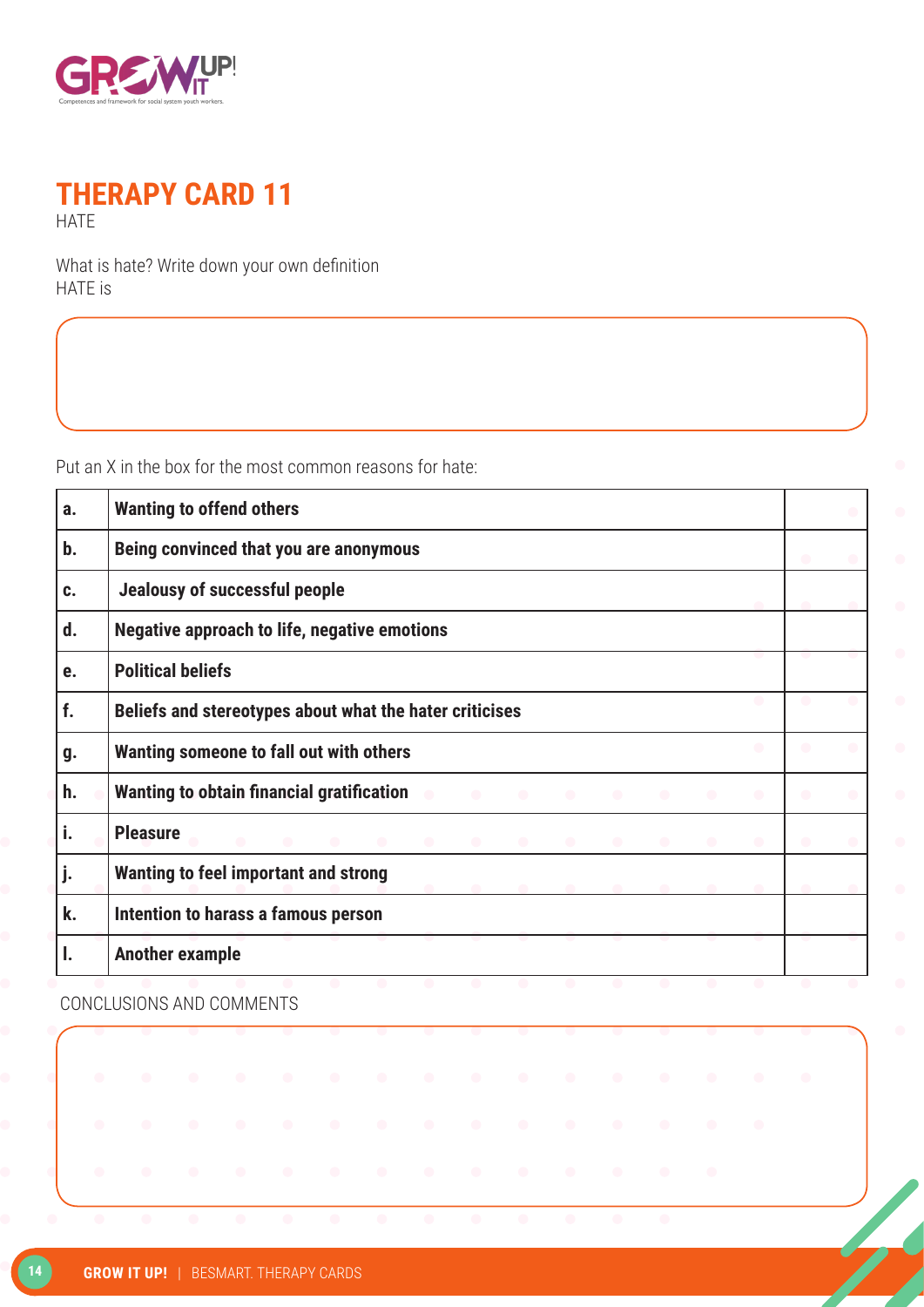

Put an X next to the consequences that a victim of hate experiences.

|                |                      | <b>Lowered self esteem</b>                            |           |           |           |           |                          |           |           |                     |                   |           |                 |           |           |           |
|----------------|----------------------|-------------------------------------------------------|-----------|-----------|-----------|-----------|--------------------------|-----------|-----------|---------------------|-------------------|-----------|-----------------|-----------|-----------|-----------|
| <b>Stress</b>  |                      |                                                       |           |           |           |           |                          |           |           |                     |                   |           |                 |           |           |           |
| <b>Anxiety</b> |                      |                                                       |           |           |           |           |                          |           |           |                     |                   |           |                 |           |           |           |
|                |                      | <b>Isolating yourself</b>                             |           |           |           |           |                          |           |           |                     |                   |           |                 |           |           |           |
|                | <b>Depression</b>    |                                                       |           |           |           |           |                          |           |           |                     |                   |           |                 |           |           |           |
|                | <b>Sleeplessness</b> |                                                       |           |           |           |           |                          |           |           |                     |                   |           |                 |           |           |           |
|                | <b>Self-harming</b>  |                                                       |           |           |           |           |                          |           |           |                     |                   |           |                 |           |           |           |
|                |                      | <b>Attempting suicide</b>                             |           |           |           |           |                          |           |           |                     |                   |           |                 |           |           |           |
|                |                      | .<br><b>Your on examples</b>                          |           |           |           |           |                          |           |           |                     |                   |           |                 |           | $\bullet$ |           |
|                |                      | Think about why this happens. Note down your thoughts |           |           |           |           |                          |           |           | .                   |                   |           |                 |           |           |           |
|                |                      |                                                       |           |           |           |           |                          |           |           |                     |                   |           |                 |           |           |           |
|                |                      | CONCLUSIONS AND COMMENTS                              |           |           |           | $\bullet$ | $\overline{\phantom{a}}$ | $\bullet$ | $\bullet$ | $\bullet$           | $\bullet$         | $\bullet$ | $\bullet$       | $\bullet$ |           |           |
|                | $\bullet$            | $\bullet$                                             | $\bullet$ | $\bullet$ | $\bullet$ | $\bullet$ | $\bullet$                | $\bullet$ | $\bullet$ |                     |                   | $\bullet$ | $\bullet$       | $\bullet$ | $\bullet$ | $\bullet$ |
|                |                      | $\bullet$                                             | $\bullet$ | $\bullet$ | $\bullet$ | $\bullet$ | $\bullet$                | $\bullet$ | $\bullet$ |                     | $\bullet$         | $\bullet$ | $\bullet$       | $\bullet$ | $\bullet$ | $\bullet$ |
|                |                      |                                                       | $\bullet$ |           |           | $\bullet$ |                          |           | $\bullet$ | $\sim$ 0.000 $\sim$ | $\sim$ 000 $\sim$ | $\sim$ 0  | $\sim$ 0 $\sim$ | $\sim$    | $\bullet$ | $\bullet$ |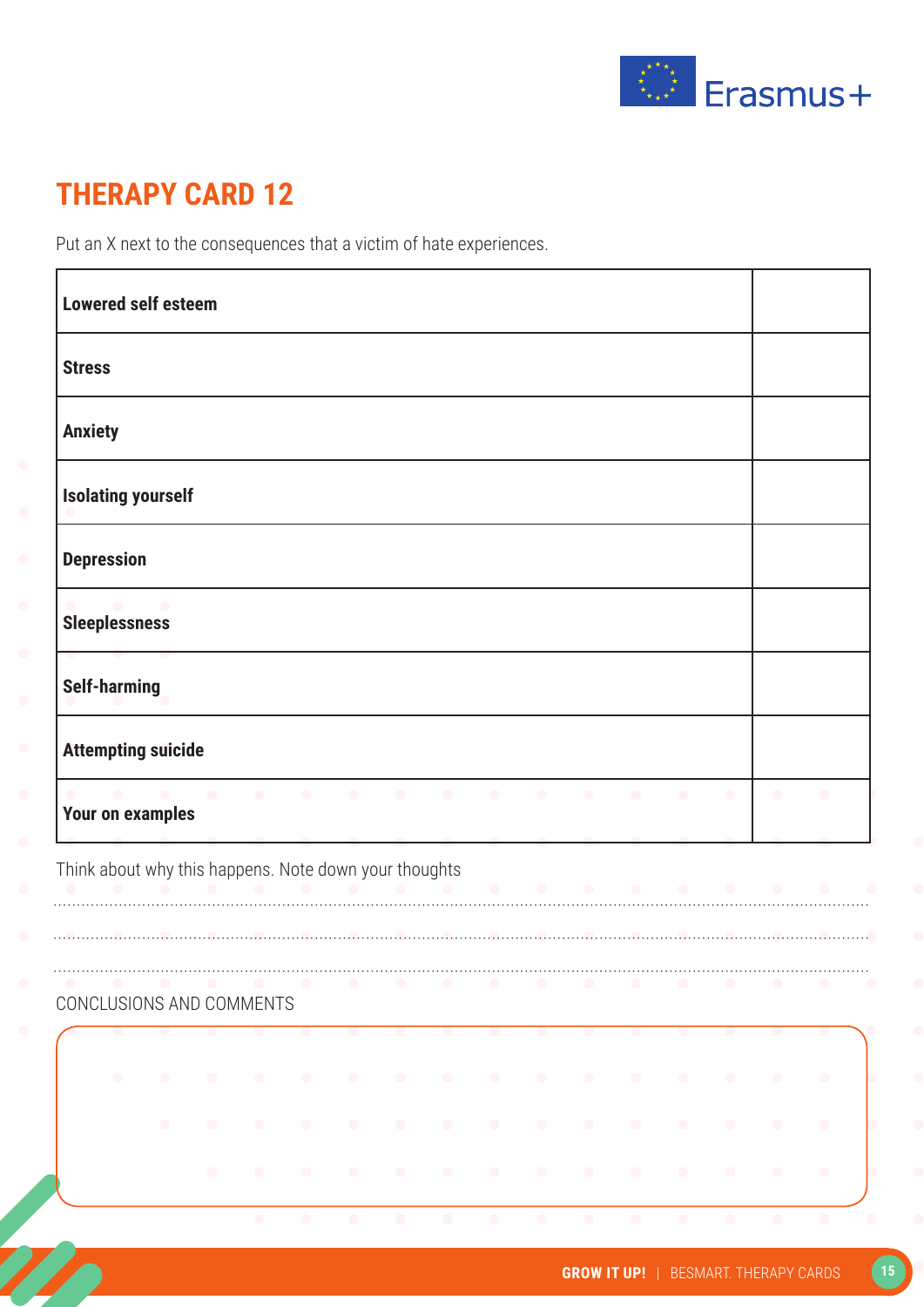

Write down where and who to you can report hate

|           |           |           | Write down legal consequences of hate that you know of. |           |           |           |           |           |            |           |           |           |           |           |           |           |
|-----------|-----------|-----------|---------------------------------------------------------|-----------|-----------|-----------|-----------|-----------|------------|-----------|-----------|-----------|-----------|-----------|-----------|-----------|
|           |           |           |                                                         |           |           |           |           |           |            |           |           |           |           |           |           | $\bullet$ |
|           |           |           |                                                         |           |           |           |           |           |            |           |           |           |           |           |           |           |
|           |           |           |                                                         |           |           |           |           |           |            |           |           |           |           |           |           |           |
|           |           |           |                                                         |           |           |           |           |           |            |           |           |           |           |           |           |           |
|           |           |           |                                                         |           |           |           |           |           |            |           |           |           |           |           |           |           |
|           |           |           |                                                         |           |           |           |           |           |            |           |           |           |           |           |           |           |
|           |           |           |                                                         |           |           |           |           |           |            |           |           |           |           | $\bullet$ | $\bullet$ | $\bullet$ |
|           |           |           |                                                         |           |           |           |           |           |            |           |           |           |           | $\bullet$ |           | $\bullet$ |
|           |           |           |                                                         |           |           |           |           |           |            |           |           |           |           |           |           |           |
|           |           |           |                                                         |           |           |           |           | $\bullet$ | $\bullet$  | $\bullet$ | $\bullet$ | $\bullet$ | $\bullet$ | $\bullet$ | $\bullet$ | $\bullet$ |
|           |           | $\bullet$ | $\bullet$                                               | $\bullet$ | $\bullet$ | $\bullet$ | $\bullet$ | $\bullet$ | $\bullet$  | $\bullet$ | $\bullet$ | $\bullet$ | $\bullet$ | $\bullet$ | $\bullet$ | $\bullet$ |
|           |           |           |                                                         |           |           |           |           |           |            |           |           |           |           |           |           |           |
|           | $\bullet$ | $\bullet$ | $\bullet$                                               | $\bullet$ | $\bullet$ | $\bullet$ | $\bullet$ | $\bullet$ | $\bullet$  | $\bullet$ | $\bullet$ | $\bullet$ | $\bullet$ | $\bullet$ | $\bullet$ | $\bullet$ |
|           |           |           |                                                         | $\bullet$ | $\bullet$ | $\bullet$ | $\bullet$ | $\bullet$ | $\bullet$  |           |           |           |           |           |           |           |
|           |           |           | CONCLUSIONS AND COMMENTS                                |           |           |           |           |           |            |           |           |           |           |           |           |           |
|           |           |           |                                                         |           |           |           |           |           |            |           |           |           |           |           |           |           |
|           |           |           |                                                         | $\bullet$ | $\bullet$ | $\bullet$ | $\bullet$ | $\bullet$ | $\bullet$  | $\bullet$ | $\bullet$ | $\bullet$ | $\bullet$ | $\bullet$ |           | $\bullet$ |
|           |           |           |                                                         |           |           |           |           |           |            |           |           |           |           |           |           |           |
|           |           |           |                                                         |           | $\bullet$ | $\bullet$ | $\bullet$ | $\bullet$ | $\bigcirc$ | $\bullet$ | $\bullet$ | $\bullet$ | $\bullet$ | $\bullet$ | $\bullet$ |           |
| $\bullet$ |           |           |                                                         | $\bullet$ | $\bullet$ | $\bullet$ | $\bullet$ | $\bullet$ | $\bullet$  | $\bullet$ | $\bullet$ | $\bullet$ | $\bullet$ | $\bullet$ |           |           |
|           |           |           |                                                         |           |           |           |           |           |            |           |           |           |           |           |           |           |
|           | $\bullet$ | $\bullet$ | $\bullet$                                               | $\bullet$ | $\bullet$ | $\bullet$ | $\bullet$ | $\bullet$ | $\bullet$  | $\bullet$ | $\bullet$ | $\bullet$ | $\bullet$ |           |           |           |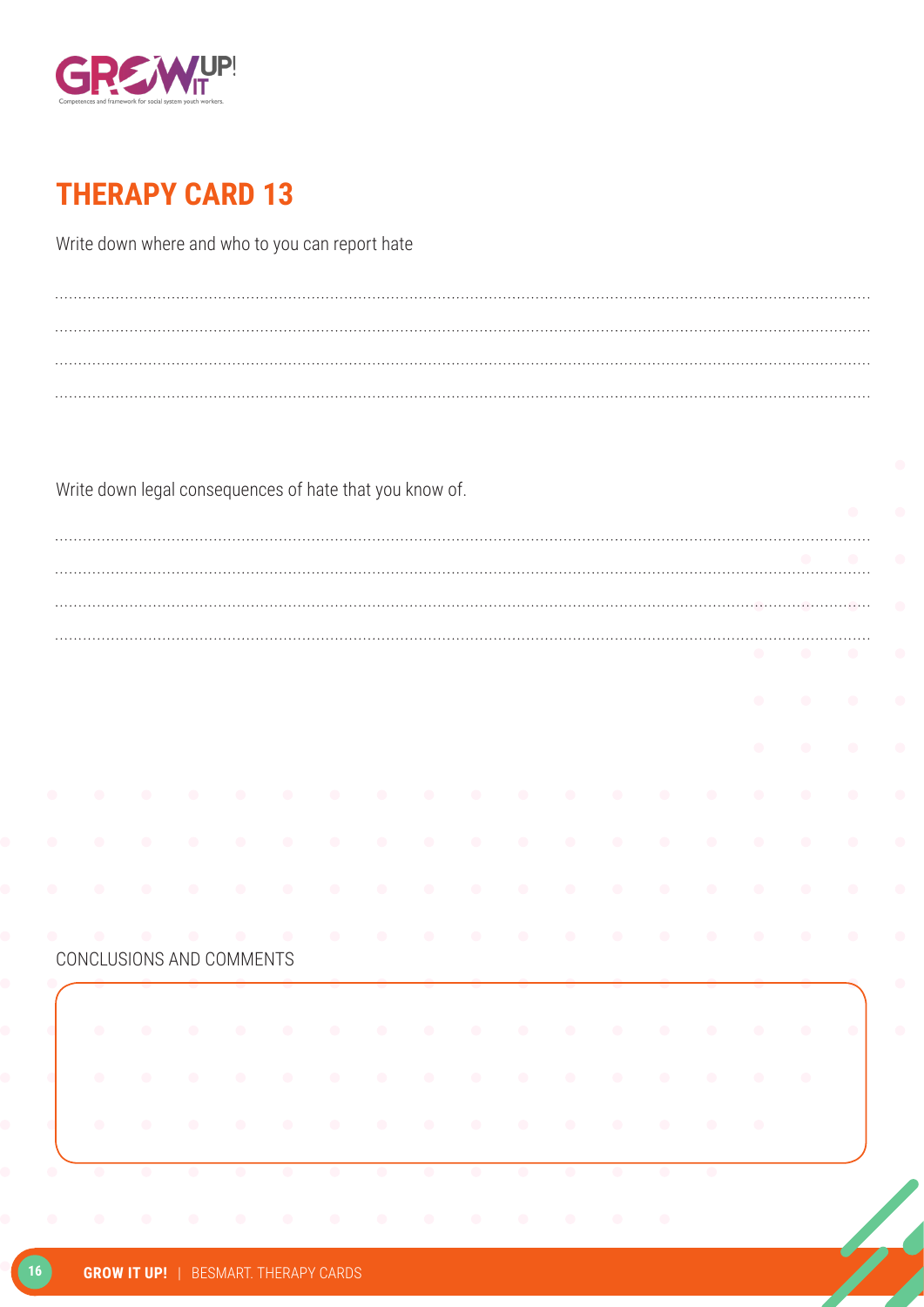

Social media

Write down any social media that you know

Write down the advantages and disadvantages of social media.

|           |           |           |                          | <b>ADVANATAGES</b> |           |           |           |           |           |           |           | <b>DISADVANTAGES</b> |           |           |           |                                                  |
|-----------|-----------|-----------|--------------------------|--------------------|-----------|-----------|-----------|-----------|-----------|-----------|-----------|----------------------|-----------|-----------|-----------|--------------------------------------------------|
| $\bullet$ | $\bullet$ | $\bullet$ |                          |                    |           |           |           |           |           |           |           |                      |           |           |           |                                                  |
| $\bullet$ | $\bullet$ | $\bullet$ |                          |                    |           |           |           |           |           |           |           |                      |           |           |           |                                                  |
| $\bullet$ | $\bullet$ | $\bullet$ |                          |                    |           |           |           |           |           |           |           |                      |           |           |           |                                                  |
| $\bullet$ | $\bullet$ | $\bullet$ | $\bullet$                | $\bullet$          | $\bullet$ | $\bullet$ | $\bullet$ | $\bullet$ | $\bullet$ | $\bullet$ | $\bullet$ | $\bullet$            | $\bullet$ | $\bullet$ | $\bullet$ | $\bullet$                                        |
| $\bullet$ | $\bullet$ | $\bullet$ | $\bullet$                | $\bullet$          | $\bullet$ | $\bullet$ | $\bullet$ | $\bullet$ | $\bullet$ | $\bullet$ | $\bullet$ | $\bullet$            | $\bullet$ | $\bullet$ | $\bullet$ | $\bullet$                                        |
| $\bullet$ | $\bullet$ | $\bullet$ | $\bullet$                | $\bullet$          | $\bullet$ | $\bullet$ | $\bullet$ | $\bullet$ |           | $\bullet$ | $\bullet$ | $\bullet$            | $\bullet$ | $\bullet$ | $\bullet$ | $\bullet$                                        |
|           |           |           |                          |                    |           |           |           |           |           |           |           |                      |           |           |           |                                                  |
|           |           | $\bullet$ |                          | $\bullet$          | $\sim$    |           | $\bullet$ | $\bullet$ | $\bullet$ | $\bullet$ | $\bullet$ | $\bullet$            | $\bullet$ | $\bullet$ |           |                                                  |
|           |           |           | CONCLUSIONS AND COMMENTS |                    |           |           |           |           |           |           |           |                      |           |           |           |                                                  |
| $\bullet$ | $\bullet$ | $\bullet$ | $\bullet$                | $\bullet$          | $\bullet$ | $\bullet$ | $\bullet$ | $\bullet$ | $\bullet$ | $\bullet$ | $\bullet$ | $\bullet$            | $\bullet$ | $\bullet$ | $\bullet$ |                                                  |
|           | $\bullet$ | $\bullet$ | $\bullet$                | $\bullet$          | $\bullet$ | $\bullet$ | $\bullet$ | $\bullet$ | $\bullet$ | $\bullet$ | $\bullet$ | $\bullet$            | $\bullet$ | $\bullet$ | $\bullet$ |                                                  |
|           |           | $\bullet$ |                          | $\bullet$          | $\bullet$ | $\bullet$ | $\bullet$ | $\bullet$ | $\bullet$ | $\bullet$ | $\bullet$ | $\bullet$            | $\bullet$ | $\bullet$ | $\bullet$ | $\bullet$<br>$\bullet$<br>$\bullet$<br>$\bullet$ |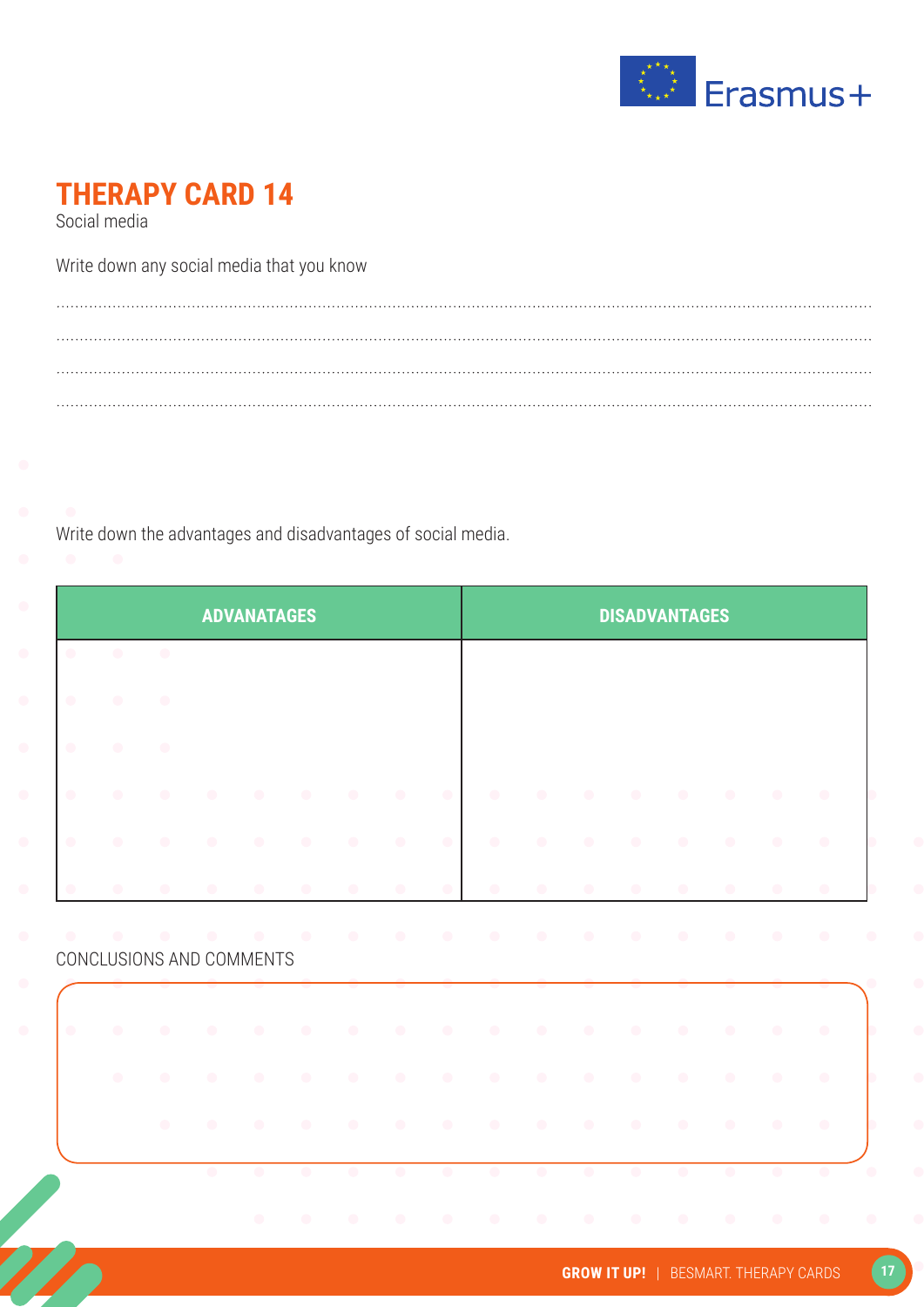

Invent an interesting, positive initiative and write which social media you will use to disseminate and encourage others to take part in your initiative.

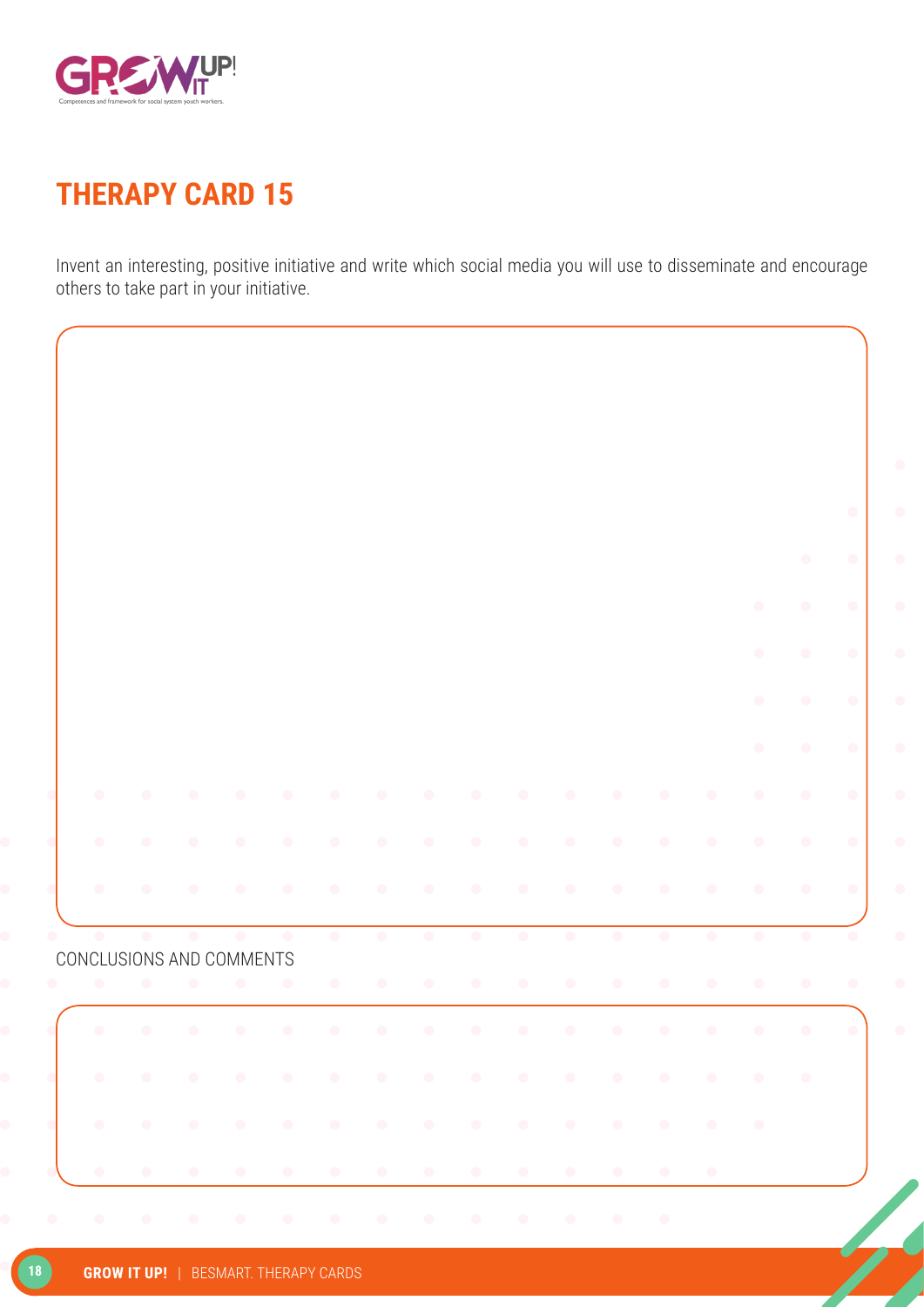

#### **THERAPY CARD 16 FRIENDSHIP**

Highlight phrases which fit into the phrase "true friend"

|  | Honest                          | Will always listen to you       | Is there for you during tough<br>times                                   | Patient                            |
|--|---------------------------------|---------------------------------|--------------------------------------------------------------------------|------------------------------------|
|  | Loyal                           | Forgives                        | Tells the truth                                                          | You feel comfortable with them     |
|  | Emotional                       | Supports                        | Does not keep secrets from you                                           | Is happy for your success          |
|  | Faithful                        | Likes you no matter what        | Makes time for you                                                       | Does not dissapoint                |
|  | Tells you what and how to do it | Constantly asks you for favours | Thinks that Unpleasant<br>comments addressed to you<br>are for your good | Always wants something from<br>you |

Who is your best friend? Which of the above qualities does your best friend have? Why did you choose that person as your best friend?

| .                        |  |  |           |  |   |  |  |  |           |
|--------------------------|--|--|-----------|--|---|--|--|--|-----------|
| .                        |  |  |           |  |   |  |  |  |           |
| CONCLUSIONS AND COMMENTS |  |  | $\bullet$ |  | . |  |  |  |           |
|                          |  |  |           |  | . |  |  |  |           |
| $\bullet$                |  |  |           |  | . |  |  |  |           |
|                          |  |  |           |  | . |  |  |  |           |
|                          |  |  |           |  | . |  |  |  | $\bullet$ |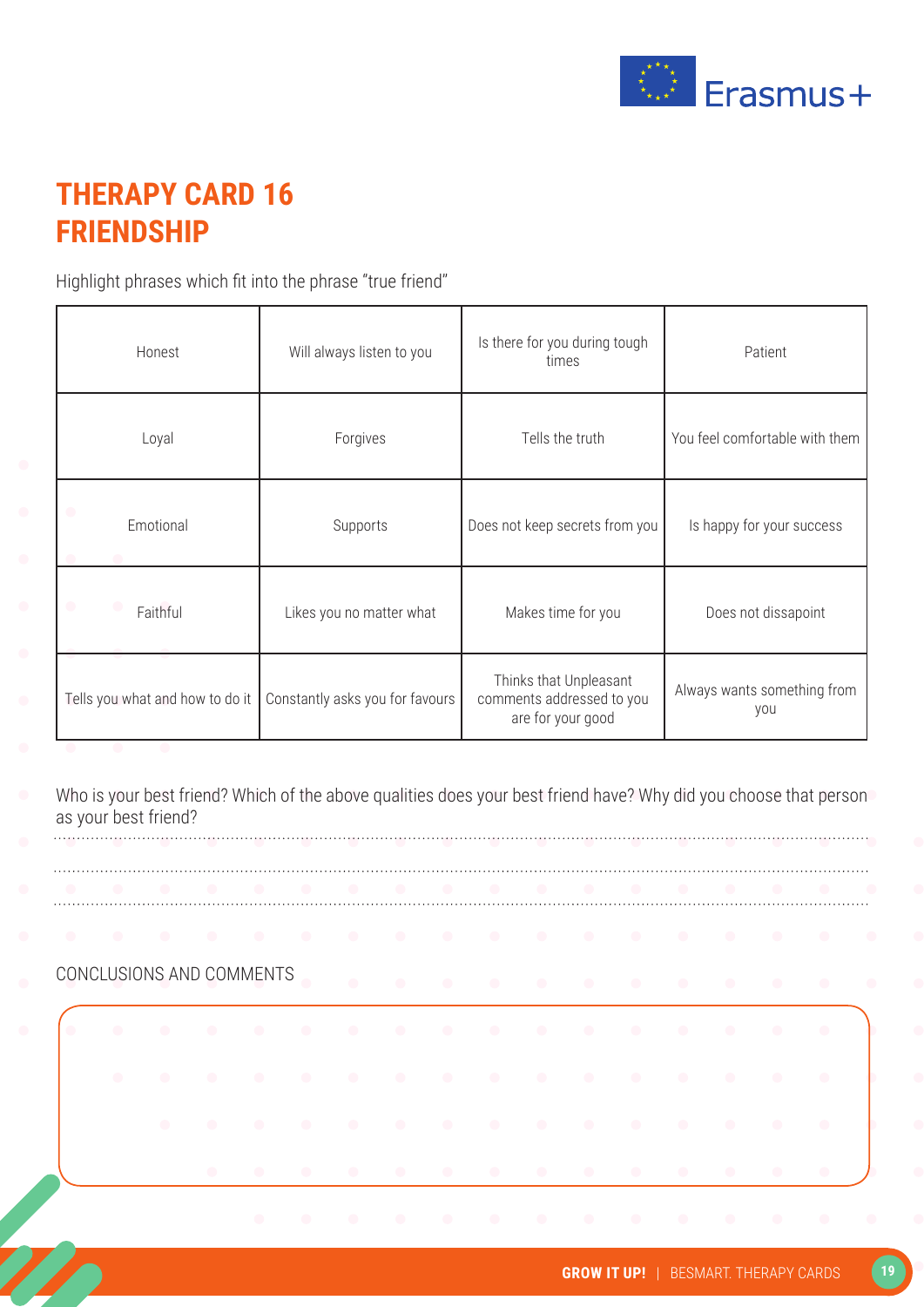

Based on the phrases you highlighted, make your own definition of a true friend.

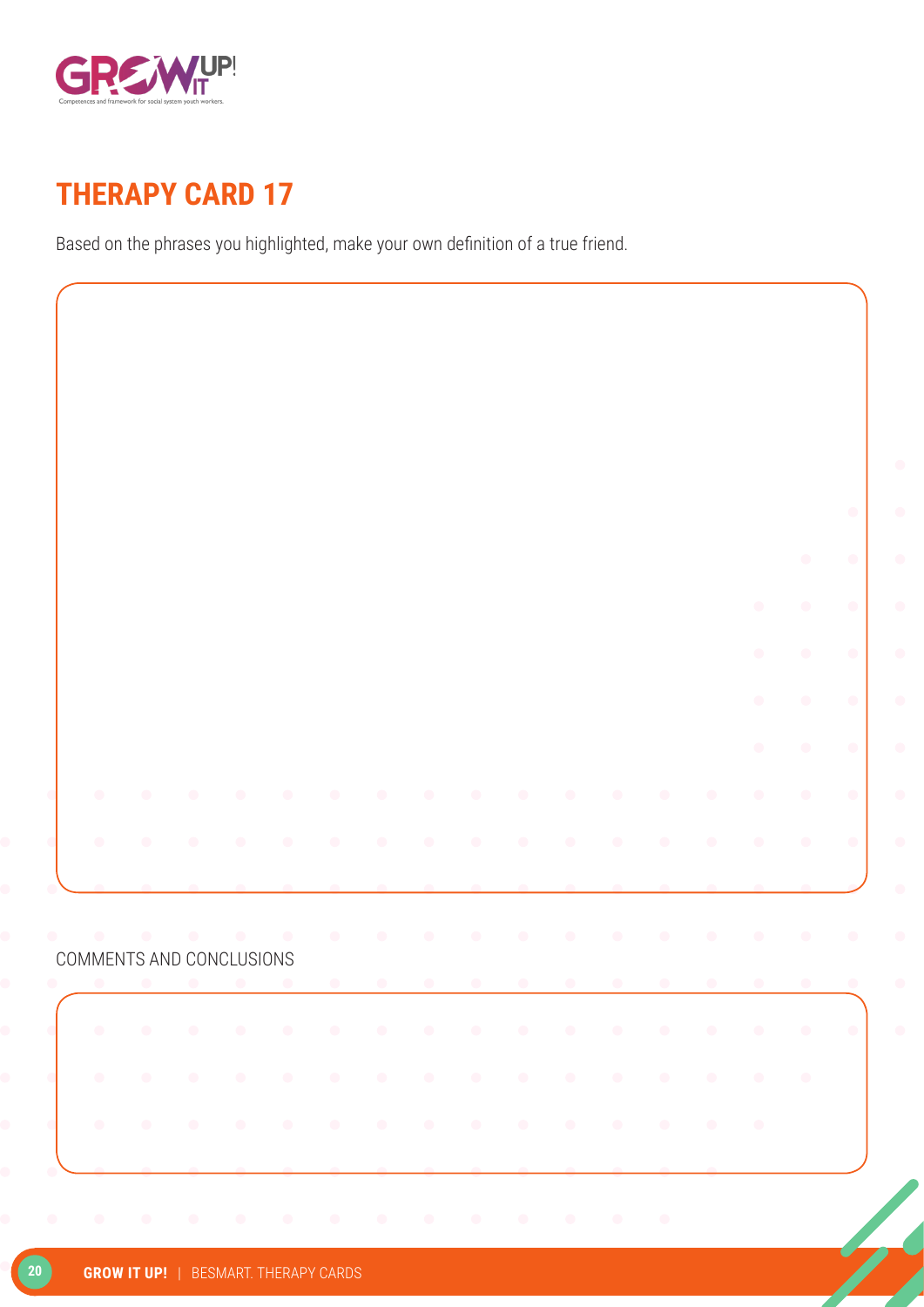

#### DESCRIBE YOUR BEST FRIEND INSIDE AND THEIR PHYSICAL FEATURES

Was it easier for you to describe your best friends' physical appearance or their character? What came to your mind?

In what ways are you similar? What connects you? What makes you different?

COMMENTS AND CONCLUSIONS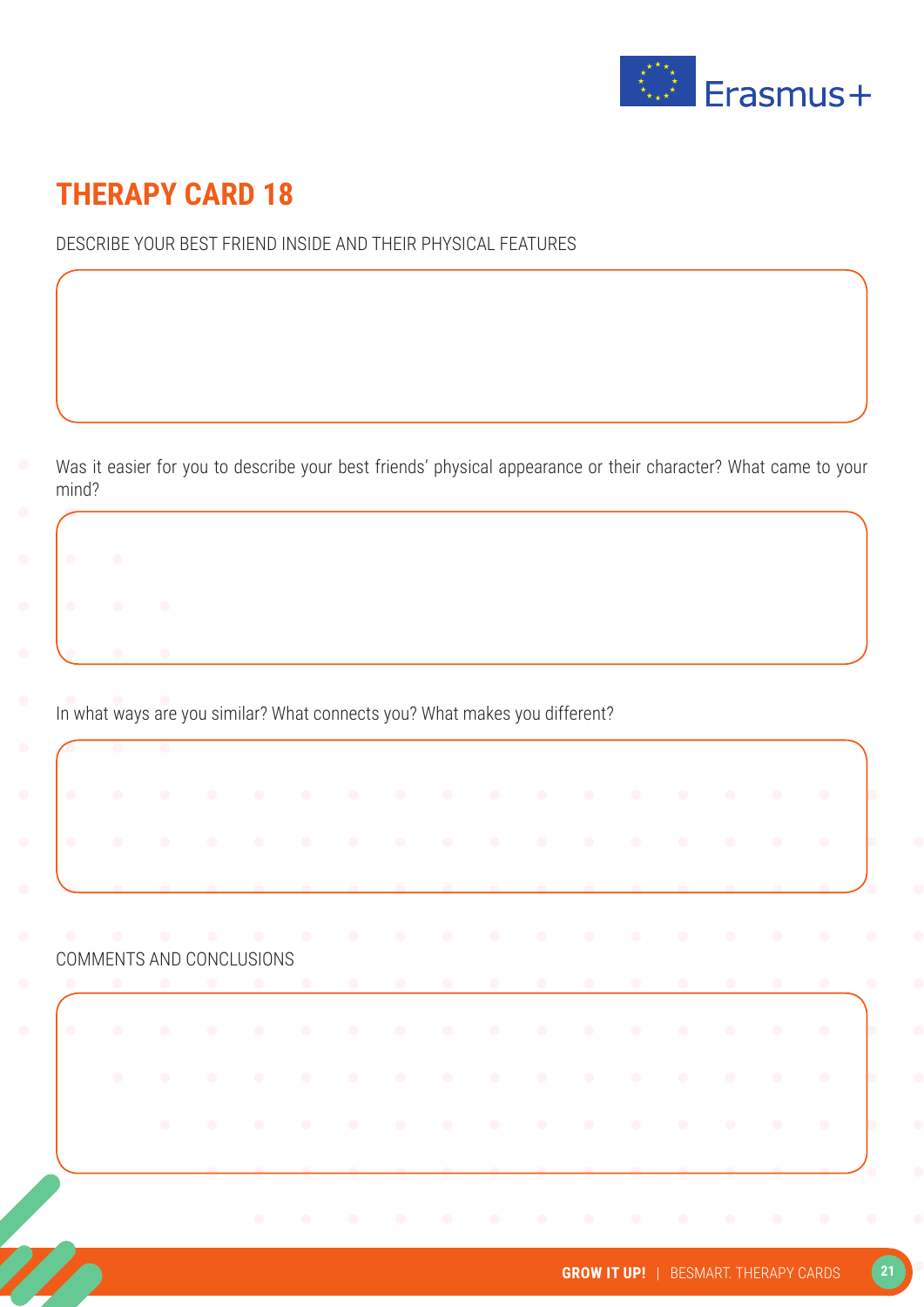

### **THERAPY CARD 19 FREE TIME**

|           |           |           | What negative forms of spending your free time do you know? |           |           |           |           |           |                                                                                                    |           |                          |                          |           |           |           |                          |
|-----------|-----------|-----------|-------------------------------------------------------------|-----------|-----------|-----------|-----------|-----------|----------------------------------------------------------------------------------------------------|-----------|--------------------------|--------------------------|-----------|-----------|-----------|--------------------------|
|           |           |           |                                                             |           |           |           |           |           |                                                                                                    |           |                          |                          |           |           |           |                          |
|           |           |           |                                                             |           |           |           |           |           |                                                                                                    |           |                          |                          |           |           |           |                          |
|           |           |           |                                                             |           |           |           |           |           |                                                                                                    |           |                          |                          |           |           |           |                          |
|           |           |           |                                                             |           |           |           |           |           |                                                                                                    |           |                          |                          |           |           |           |                          |
|           |           |           | What positive forms of spending your free time do you know? |           |           |           |           |           |                                                                                                    |           |                          |                          |           |           |           |                          |
|           |           |           |                                                             |           |           |           |           |           |                                                                                                    |           |                          |                          |           |           |           |                          |
|           |           |           |                                                             |           |           |           |           |           |                                                                                                    |           |                          |                          |           |           |           |                          |
|           |           |           |                                                             |           |           |           |           |           |                                                                                                    |           |                          |                          |           |           |           |                          |
|           |           |           |                                                             |           |           |           |           |           |                                                                                                    |           |                          |                          |           |           |           |                          |
|           |           |           |                                                             |           |           |           |           |           |                                                                                                    |           |                          |                          |           |           |           |                          |
|           |           |           |                                                             |           |           |           |           |           | Which forms of spending your free time were easier for you to think of? What springs to your mind? |           |                          |                          |           |           |           |                          |
|           |           |           |                                                             |           |           |           |           |           |                                                                                                    |           |                          |                          |           |           |           |                          |
|           |           |           |                                                             |           |           |           |           |           |                                                                                                    |           |                          |                          |           |           |           |                          |
|           |           |           |                                                             |           |           |           |           |           |                                                                                                    |           |                          |                          |           |           |           |                          |
|           |           |           | COMMENTS AND CONCLUSIONS                                    |           | $\bullet$ | $\bullet$ |           | $\bullet$ | $\bullet$                                                                                          | $\bullet$ | $\overline{\phantom{a}}$ | $\overline{\phantom{a}}$ | $\bullet$ | $\bullet$ |           | $\overline{\phantom{a}}$ |
| $\bullet$ | $\bullet$ | $\bullet$ | $\bullet$                                                   |           | $\bullet$ | $\bullet$ | $\bullet$ | $\bullet$ | $\bullet$                                                                                          | $\bullet$ | $\bullet$                | $\bullet$                | $\bullet$ | $\bullet$ | $\bullet$ | <b>G</b>                 |
| $\bullet$ | $\bullet$ | $\bullet$ | $\bullet$                                                   | $\bullet$ |           | $\bullet$ | $\bullet$ | $\bullet$ | $\bullet$                                                                                          | $\bullet$ | $\bullet$                |                          |           | $\bullet$ |           |                          |
|           | $\bullet$ | $\bullet$ | $\bullet$                                                   | $\bullet$ | $\bullet$ |           | $\bullet$ | $\bullet$ | $\bullet$                                                                                          | $\bullet$ | $\bullet$                | $\bullet$                | $\bullet$ | $\bullet$ |           |                          |
| $\bullet$ | $\bullet$ | $\bullet$ | $\bullet$                                                   |           |           | $\bullet$ | $\bullet$ |           |                                                                                                    |           |                          | $\bullet$                |           |           |           |                          |
|           |           |           |                                                             |           |           |           |           |           |                                                                                                    |           |                          |                          |           |           |           |                          |